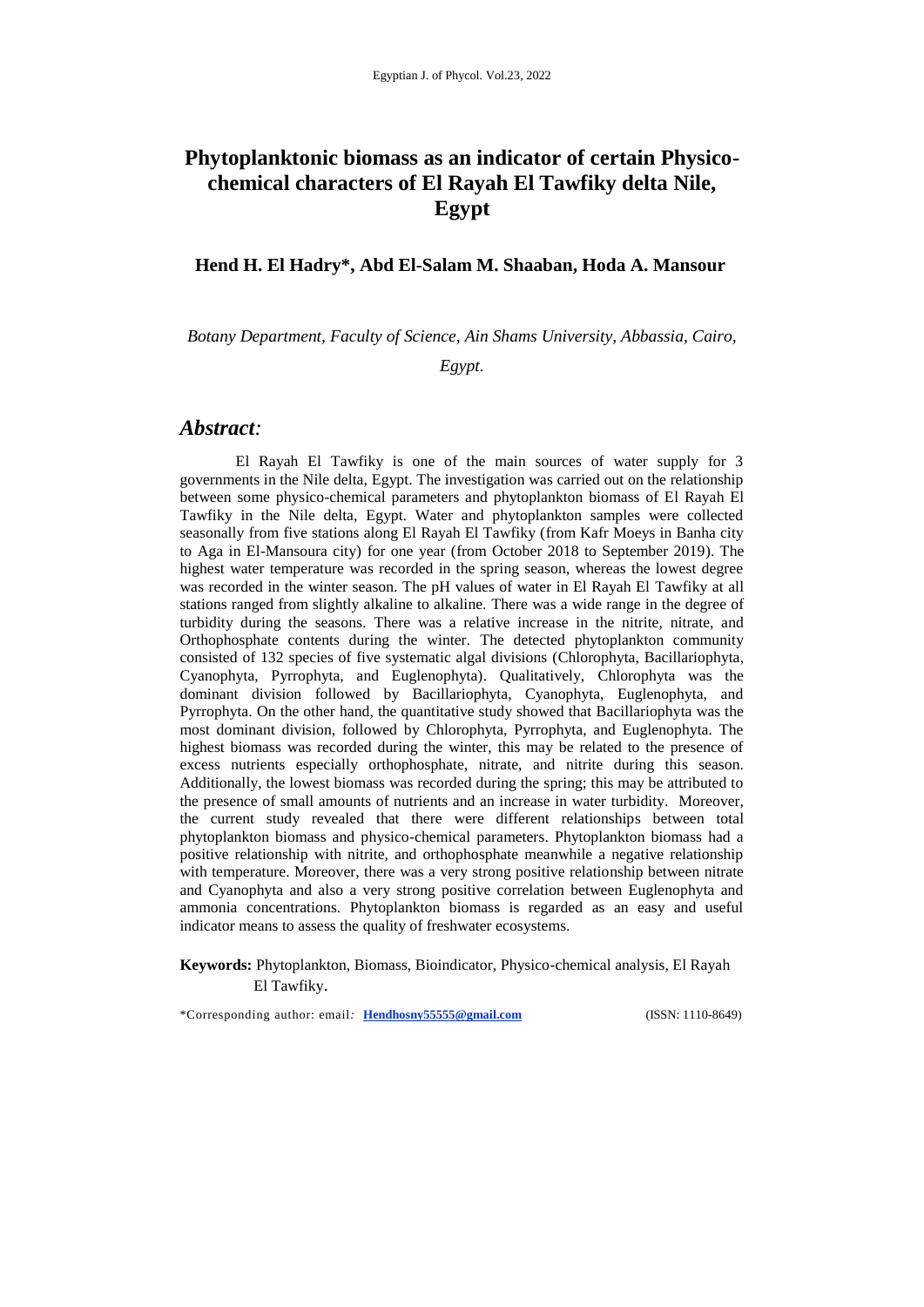### *Introduction*

Water is the most important natural source of life. One of the most important needs of society is secure water resources **(Uduman** *et al***., 2010),** and providing safe drinking water is very important to reduce the incidence of water transmissible diseases **(Shehata** *et al***., 2008)**. In Egypt, the Nile River is considered the main source of freshwater. At El Qanater city, the Nile River bifurcates into two main branches (Damietta and Rosetta branches) and four Rayahs (El Rayah El Tawfiky, El Rayah El Monoufy, El Rayah EL Behery, and El Rayah El Nasery) **(Abeer, 2016)**.

 The biological indicator is the use of living organisms to determine the presence, amounts, changes in, and effects of physical, chemical, and biotic factors in the environment**.** A combination of biological studies and physico-chemical data for assessing water quality is more informative than using physico-chemical data alone (**El-Naggar** *et al***., 2002**). Organisms such as (bacteria, fungi, zooplankton, and microalgae or phytoplankton) are frequently used to study the severity of ecosystem changes (**Gaston, 2000; Marques, 2001**). One of the most important features of phytoplankton (algae) is that it can be used as a good indicator of the quality of water as they reflect the average ecological condition of the water body (**Badr El-Din** *et al***., 2015)**. The free-floating behavior of phytoplankton gave the chance for the community composition to change in response to environmental conditions **(Hare** *et al***., 2007)**. These variations depend mainly on the type and nature of the water area itself as well as the runoff of minerals and chemicals from agricultural soils. Moreover, the physico-chemical properties and nutrient status of the water play an important role in the production

Egyptian J. of Phycol. Vol. 23, 2022 **- 35 -**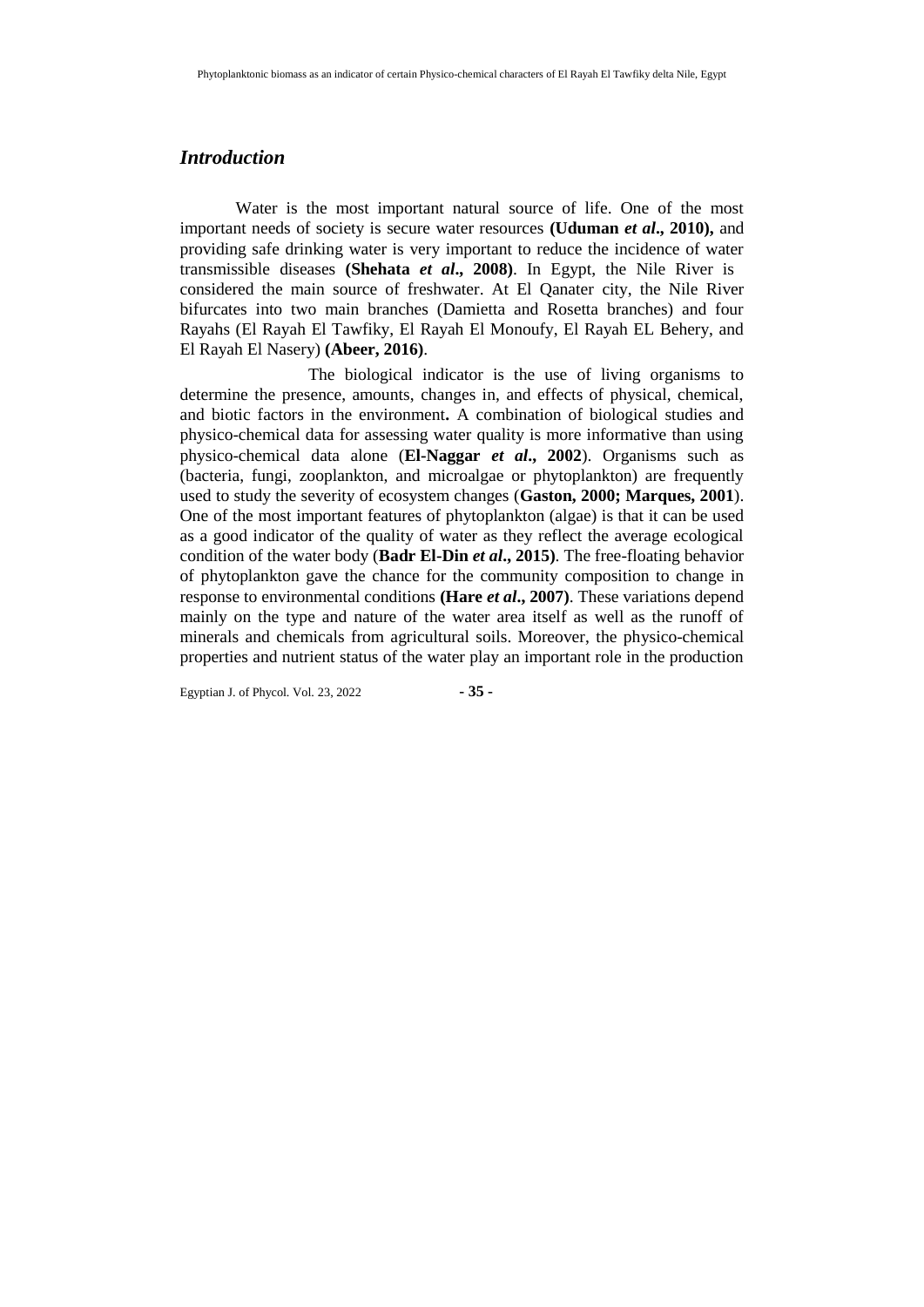of phytoplankton, which is essential in maintaining productive aquatic organisms **(Kumar and Sahu, 2012)**. Algae are ideally suited for water quality assessment because they have rapid reproduction rates and very short life cycles that make them good indicators of short-term impacts. As primary producers, algae are most directly affected by physical and chemical factors. Algal assemblages are sensitive to some pollutants and they readily accumulate pollutants, algal metabolism is also sensitive to the variation of environmental and natural disturbances. They are easily cultured in the laboratory and sampling is easy, inexpensive, and creates minimal impact on resident biota. (**Stevenson and Lowe, 1986; Rott, 1991; Round, 1991; McCormick and Cairns, 1994; Van Dam** *et al.,* **1994)**.

 Measurement of algal biomass is common in many river studies and may be especially important in studies that address nutrient enrichment or toxicity. High nutrient concentrations can affect water users when the nutrients produce dense growths of algae, this affects the quality of water in terms of health and aesthetics **(Eaton** *et al.,* **2005).** Many studies had been carried out on the Nile River, and its branches. Most of these studies are concerned with the state of the water quality such as **Abdel-Hameid** *et al.* **(1992), Abdel-Aziz (2005), Mansour**  *et al.* **(2005), and El Bouraie** *et al.* **(2011).** Additionally, many studies dealt with the relationship between freshwater algal biomass and the physico-chemical characteristics of different water resources in Egypt **(Deyab** *et al.***, 2019; Mohamed** *et al.,* **2020)**. However, no previous works were concerned with the algal biomass of El Rayah El Tawfiky and its relation to other ecological parameters. This work aimed to use phytoplankton biomass as biological indicators through matching between quantitative analysis of phytoplankton in water and the results of the physico-chemical parameter analyzed.

Egyptian J. of Phycol. Vol. 23, 2022 **- 36 -**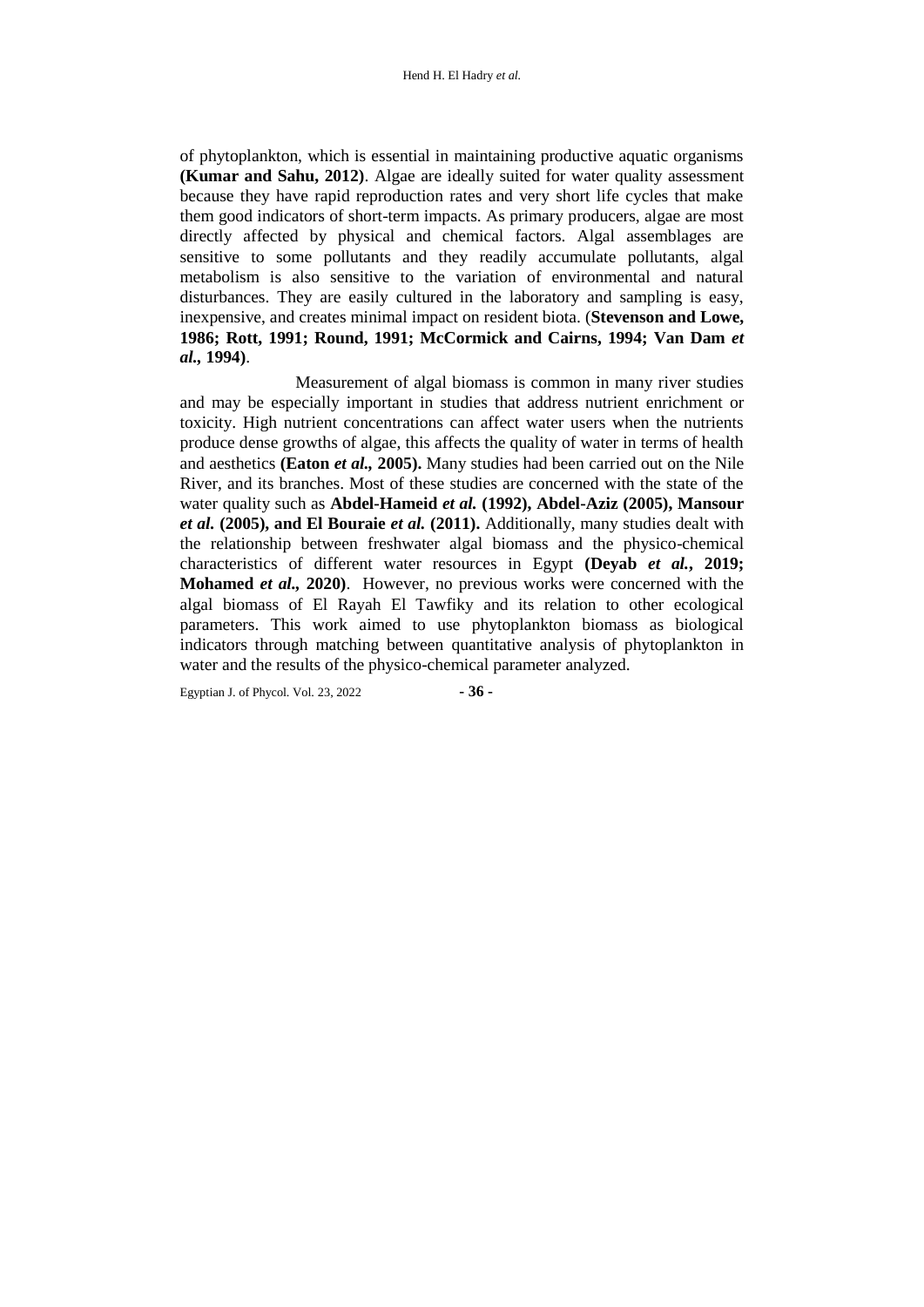## *Materials and Methods*

#### **1- Study area**

El Rayah El Tawfiky was investigated in this study which starts from Damietta branch at EL- Kanater station and extends parallel to the Damietta branch until Mansoura city, its average depth is 2-3 m and irrigates 970,000 faddans (3 governments). The study area extends about 65 Km which includes five stations that were selected to represent El Rayah El Tawfiky **(Table 1 and Figure 1)**.

|  |  |  | Table 1. Longitudes and Latitudes of the studied stations of El-Rayah El-Tawfiky. |
|--|--|--|-----------------------------------------------------------------------------------|
|--|--|--|-----------------------------------------------------------------------------------|

| <b>Stations</b> | <b>Name</b>                                        | <b>Position</b>                                      | <b>Distance from El Qanater</b> |
|-----------------|----------------------------------------------------|------------------------------------------------------|---------------------------------|
|                 | Kafr Moeys-Banha                                   | $N = 30^{\circ}48'848''$<br>$E=31^{\circ}21'572"$    | 35 Km                           |
|                 | kafr shokr city                                    | $N = 30^{\circ}55'193''$<br>$E = 31^{\circ}26'948''$ | 45 Km                           |
|                 | Mit El Az village                                  | $N = 30^{\circ}61'196"$<br>$E=31^{\circ}27'621"$     | 55 Km                           |
|                 | Mit Ghamr city Dakahila<br>under Mit Ghamr bridge. | $N = 30^{\circ}71'683''$<br>$E = 31^{\circ}27'078"$  | 70 Km                           |
|                 | Aga El-Mansoura                                    | $N = 30°93'092"$<br>E=31°28'792"                     | 100 Km                          |

Egyptian J. of Phycol. Vol. 23, 2022 **- 37 -**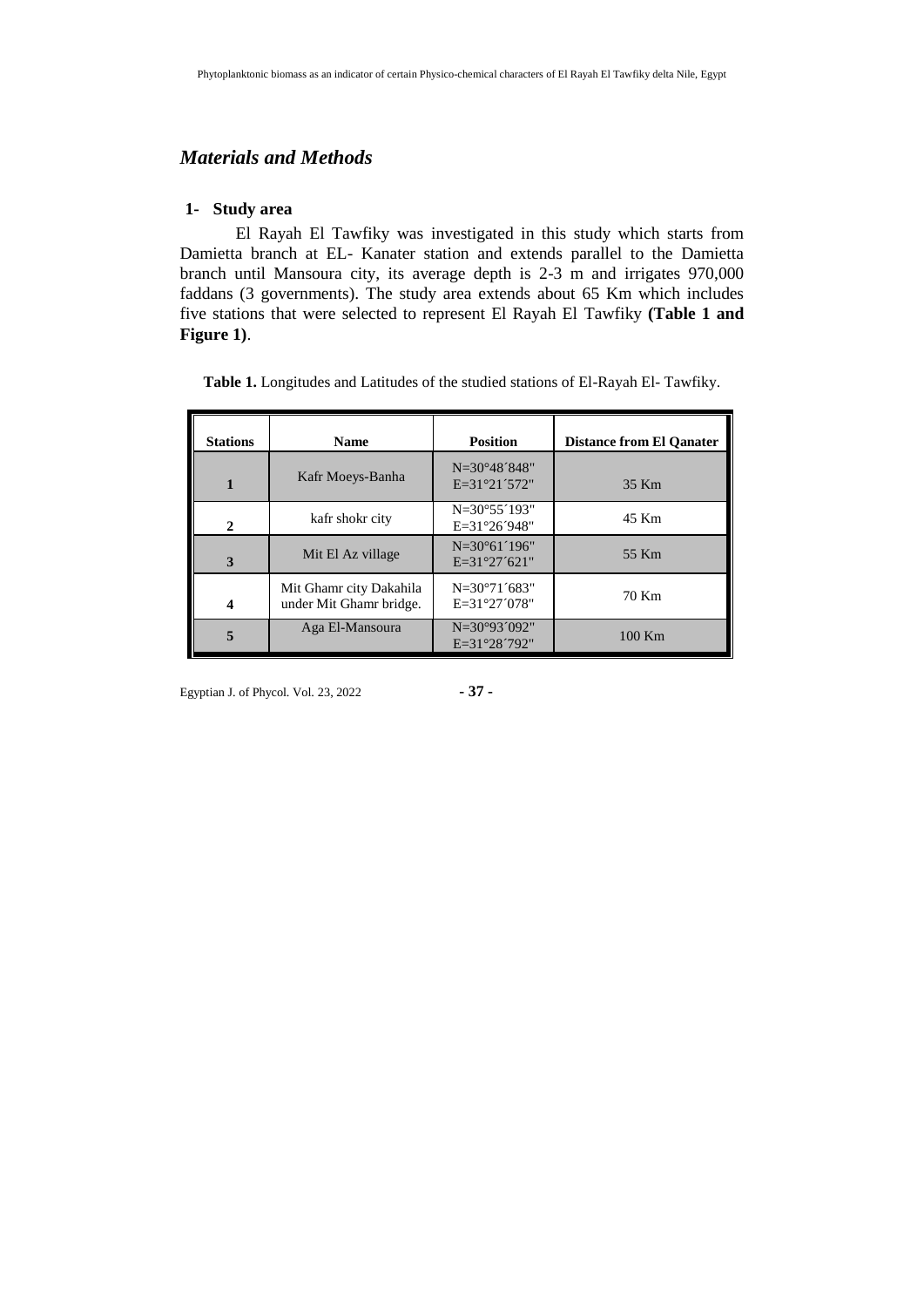

**Figure 1. Map showing the studied stations of El Rayah El Tawfiky**

## **2- Water sampling**

Seasonally, water and phytoplankton samples were collected from the previously mentioned stations **(Table 1)** for one year from October 2018 to September 2019. Water samples were collected using plastic bottles, then preserved and transferred immediately to the lab to estimate their Physicochemical characteristics.

Egyptian J. of Phycol. Vol. 23, 2022 **- 38 -**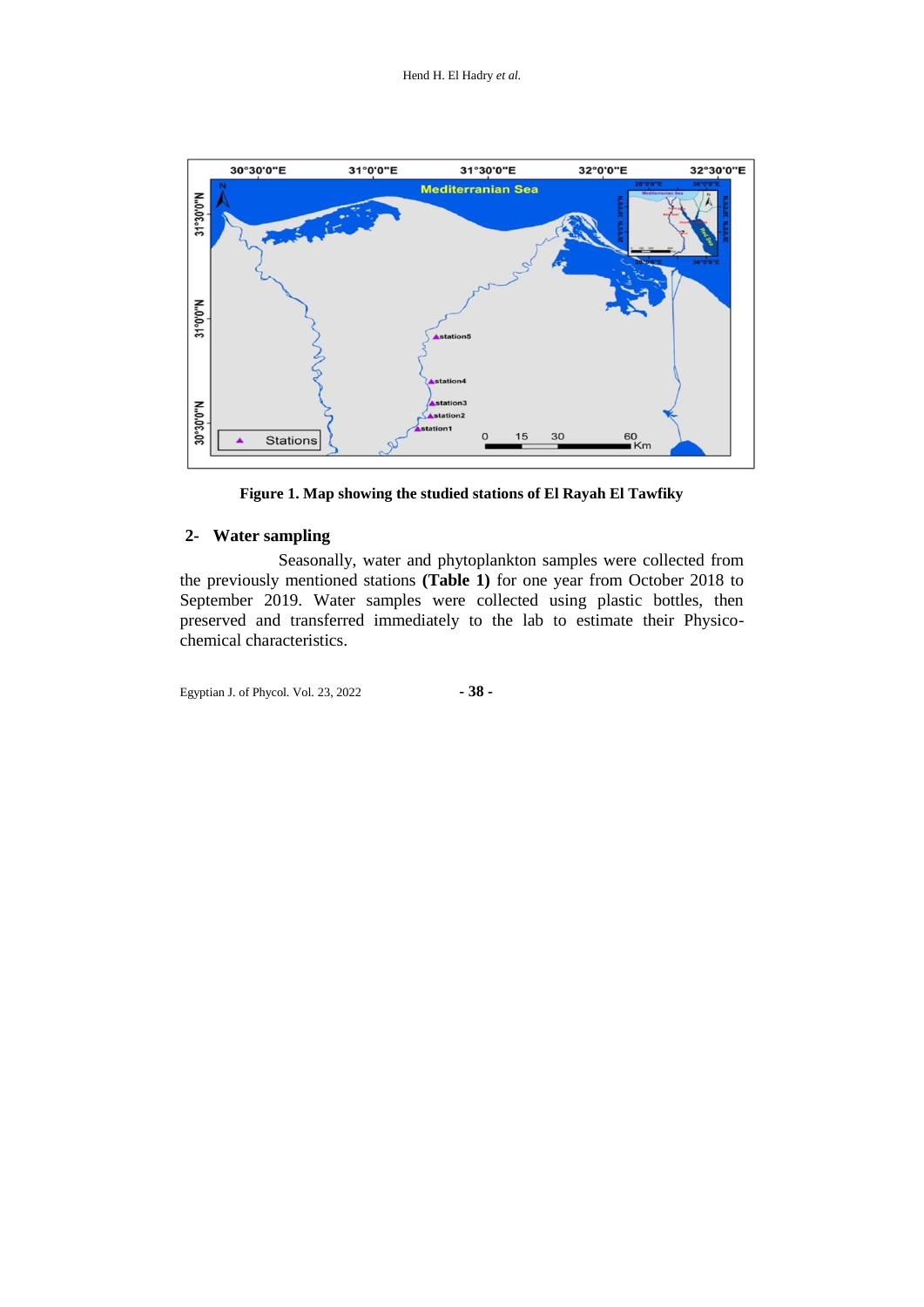#### **3- Determination of the Physico-chemical characteristics of water samples**

During sampling, water temperature, hydrogen ion concentration (pH), and total dissolved salts (TDS) were determined in the field using HANNA waterproof pH/EC/TDS temperature meter HI991301. Dissolved oxygen concentration (DO) was detected by using a dissolved oxygen meter (YK-22DO). In addition, turbidity was detected by a turbidity meter (EZTCH TU-2016). While other parameters were estimated in the laboratory. Sodium, potassium, calcium, magnesium, chloride, and sulphate were determined according to **Chapman and Pratt (1978).** According to the methods adopted by **Rainwater and Thatcher (1960)** and the methods described by **Fishman and Friedman (1985)**, orthophosphate was determined colorimetrically by phosphomolybdate method using UV/Visible spectrophotometer, nitrite was determined by sulphanilamide and NED (1-naphthyl-ethylene diamineihydrochloride) method, nitrate was determined by the modification of cadmium reduction method, Silica as  $(SiO<sub>2</sub>)$  is determined colorimetrically by molybdate method using UV/Visible spectrophotometer at wavelength 700 or 880 nm. Ammonia was determined using Nessler reagent and disodium Ethylenediaminetetraacetic acid (Na2EDTA) solution.

#### **4- Phytoplankton (Micro-algae) sampling**

According to **Sourina (1981),** Phytoplankton or micro-algae were collected by filtering water samples in a 20 Mm mesh plankton net.

Egyptian J. of Phycol. Vol. 23, 2022 **- 39 -**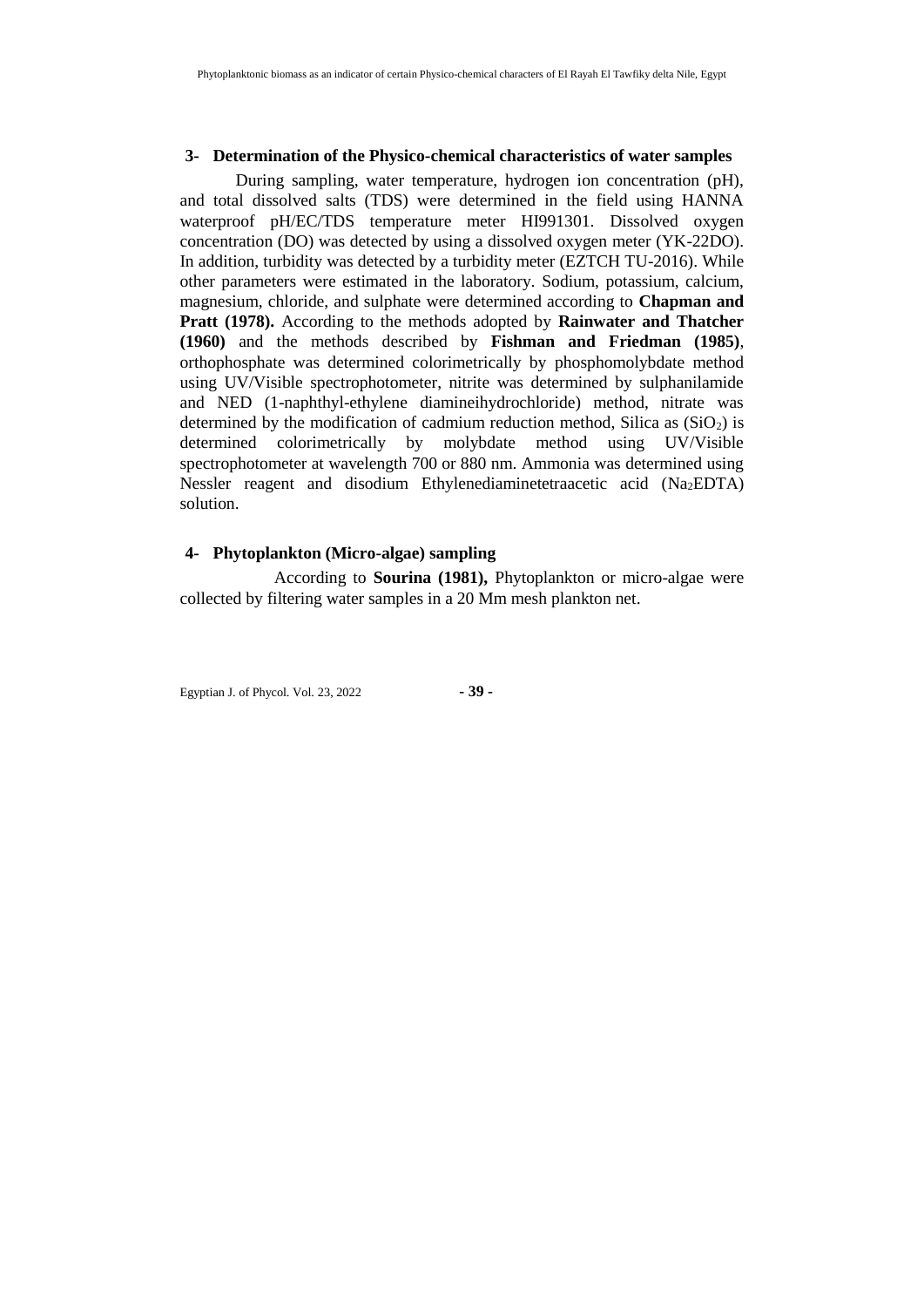#### **5- Counting of phytoplankton**

 According to **Sourina (1981),** after shaking 400 ml, an aliquot was withdrawn by a pipette and loaded into a Max Levy counting chamber haemocytometer, to count the number of algal taxa in each station or each sample. All haemocytometer area was counted, and the results were expressed as the number of individuals per liter.

#### *Results*

#### **1- Physico-chemical parameters of water**

 Regarding the physico-chemical parameters of water, samples are shown in **Tables (2, 3, and 4)**. The highest water temperature was recorded in the spring season, whereas the lowest degree was recorded in the winter season. The pH values of water in El Rayah El Tawfiky at all stations ranged from slightly alkaline to alkaline (7.7-8). There was a wide range in the degree of turbidity during the seasons, the lowest values were recorded during the winter (0.71, 0.71, 0.87, 0.44, and 0.39 ppm respectively) and the highest ones (30, 37, 9.6, 29, and 15.3 ppm respectively) were recorded in the spring season. The current data of dissolved oxygen concentrations ranged (from 3 to 8.5 mg/L). The greatest values were detected in the autumn and the lowest ones were recorded during the summer season. The result of cations and anions showed seasonal and regional variations. Generally, the highest values were recorded in the autumn season and the lowest values were recorded in the summer season.

Egyptian J. of Phycol. Vol. 23, 2022 **- 40 -**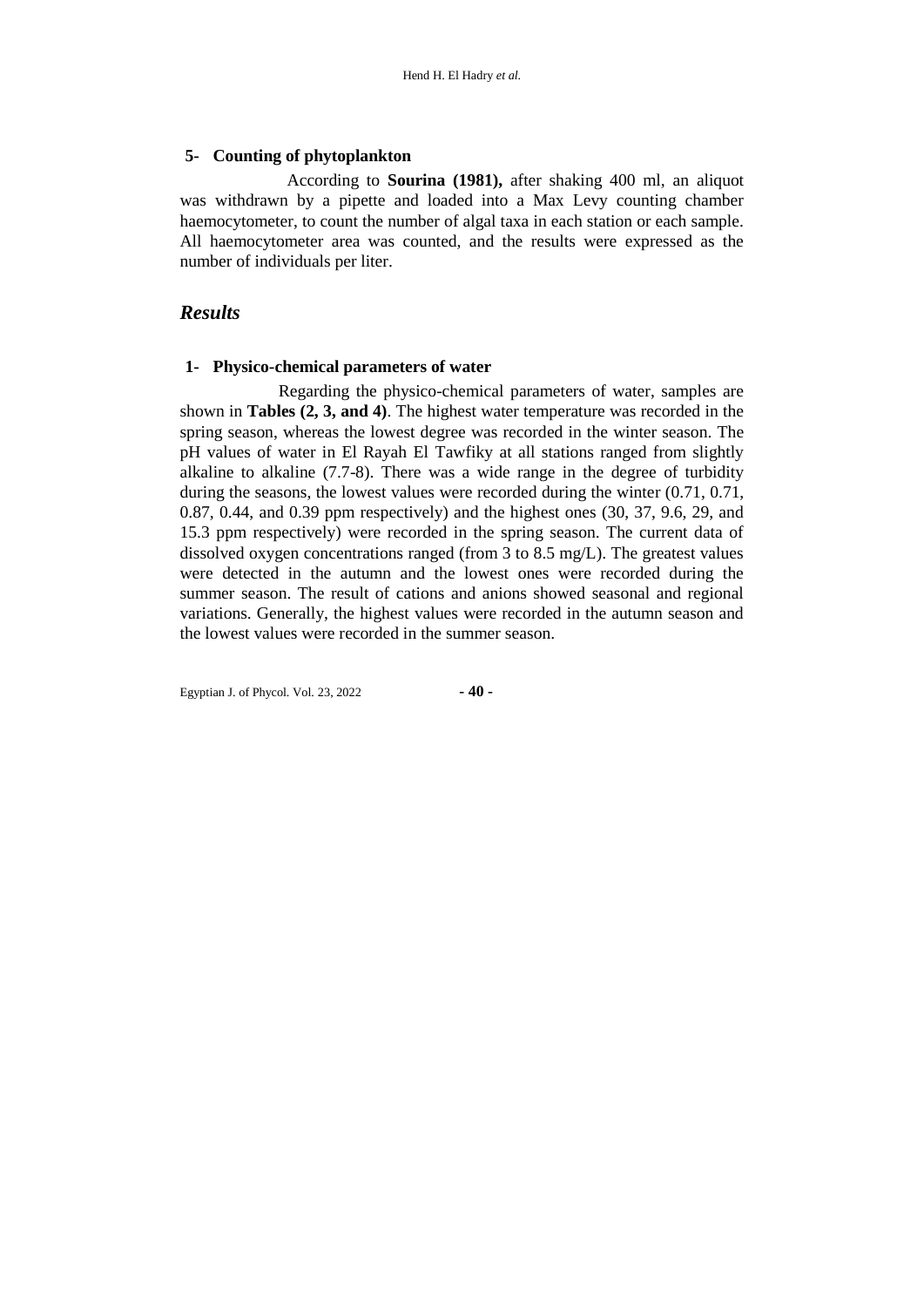| <b>Stations</b>     |        |        | <b>Station1</b> |        |        | Station <sub>2</sub> |        |        |        |        | Station <sub>3</sub> |        |        | <b>Station4</b> |        |        |        |        | <b>Station5</b> |        |
|---------------------|--------|--------|-----------------|--------|--------|----------------------|--------|--------|--------|--------|----------------------|--------|--------|-----------------|--------|--------|--------|--------|-----------------|--------|
| <b>Parameters</b>   | Autumn | Winter | Spring          | Summer | Autumn | Winter               | Spring | Summer | Autumn | Winter | Spring               | Summer | Autumn | Winter          | Spring | Summer | Autumn | Winter | Spring          | Summer |
| (°C)                | 27     | 16.7   | 30              | 31     | 26.3   | 17.1                 | 31.3   | 28.6   | 24.5   | 17.7   | 31.6                 | 27     | 23.4   | 18.7            | 31.5   | 27.4   | 24.    | 18.3   | 31.5            | 30.6   |
| pH                  | 7.7    | 7.9    | 8.3             | 7.8    | 8      | 7.9                  | 7.9    | 7.9    | 7.8    | 8      | 7.9                  | 8      | 7.9    | 8.2             | 7.9    | 7.9    | 8      | 8.1    | 8               | 8      |
| <b>TDS</b><br>(ppm) | 0.72   | 0.04   | 0.02            | 0.02   | 0.28   | 0.35                 | 0.02   | 0.02   | 0.74   | 0.03   | 0.02                 | 0.02   | 0.6    | 0.04            | 0.02   | 0.02   | 0.26   | 0.03   | 0.02            | 0.03   |
| Turbidity<br>(NTU)  | 14.5   | 0.71   | 30              | 8.2    | 0.28   | 0.71                 | 37     | 5      | 12.8   | 0.87   | 9.6                  | 2.2    | 6.03   | 0.44            | 29     | 5.9    | 4.3    | 0.39   | 15.3            | 5.7    |
| DO<br>(ppm)         | 8      | 4.5    | 4               | 3.5    | 8.5    | 6                    | 3.5    | 5      | 8.5    | Б      | 3.5                  | 4.5    | 6      |                 | 4.5    | 3.5    | 6      | 3      | 5               |        |

Table 2. Values of Temperature (T), pH, Total dissolved salts (TDS), Turbidity and Dissolved Oxygen (DO) of El Rayah El Tawfiky in the five stations

Table 3. Concentrations of cations and anions in the studied stations

| <b>Stations</b>                     |        |        | <b>Station 1</b> |        |        |             | <b>Station 2</b> |        |        | <b>Station 3</b> |        |      |        | <b>Station 4</b> |        |        |        |                | <b>Station 5</b> |        |
|-------------------------------------|--------|--------|------------------|--------|--------|-------------|------------------|--------|--------|------------------|--------|------|--------|------------------|--------|--------|--------|----------------|------------------|--------|
| <b>Cation</b><br>and anion<br>(ppm) | Autumn | Ninter | 뽇<br><br>۰<br>ū. | Summer | Autumn | 은<br>Ē<br>Š | Spring           | Summer | Autumn | $\omega$<br>ş    | Spring | 훖    | Autumn | Winter           | Spring | ō<br>E | Autumn | $\omega$<br>Î. | pring<br>ū       | Summer |
| Na                                  | з      | 19     | 49.5             | 9.2    | 29.    | 22          | 14.2             | 10.7   | 128    | 20.5             | 14     | 11.9 | 110    | 17               | 6.2    | 12.1   | 26     | 13             | 28.7             | 8.3    |
| к                                   | 81     | 5      | 24.5             | 19.3   | 13     | 3.5         | 7.2              | 19.1   | 31.5   | 3.5              | 4.5    | 23.5 | 25     | 3                | 2.2    | 20.5   | 6      | 1.5            | 5.7              | 14.7   |
| Ca                                  | 22.5   | 15.5   | 27               | 34.8   | 28.5   | 15          | 3.2              | 39     | 119    | 9.5              | 17.5   | 35.2 | 130    | 13.5             | 16.7   | 39.4   | 15     | 12             | 19.2             | 38.6   |
| <b>Mg</b>                           | 8.4    | 8      | 4.3              | 8.5    | 10.8   | 9.7         | 8.9              | 6.03   | 34.2   | 6.1              | 4.9    | 11.2 | 24.1   | 10.2             | 5.3    |        | 12.7   | 7.9            | 11.3             | 5.6    |
| <b>CI</b>                           | 95     | 70     | 125              | 40     | 80     | 50          | 30               | 40     | 90     | 12.5             | 30     | 10.5 | 200    | 20               | 7.5    | 15     | 50     | 23             | 40               | 15     |
| SO <sub>4</sub>                     | 30.1   | 27     | 47.1             | 22     | 26     | 53          | 19.6             | 21.4   | 94     | 298              | 16.2   | 23.1 | 85.5   | 105              | 11.6   | 20.4   | 41.8   | 27.7           | 19.8             | 22.8   |

Egyptian J. of Phycol. Vol. 23, 2022 **- 41 -**

$$
-41-
$$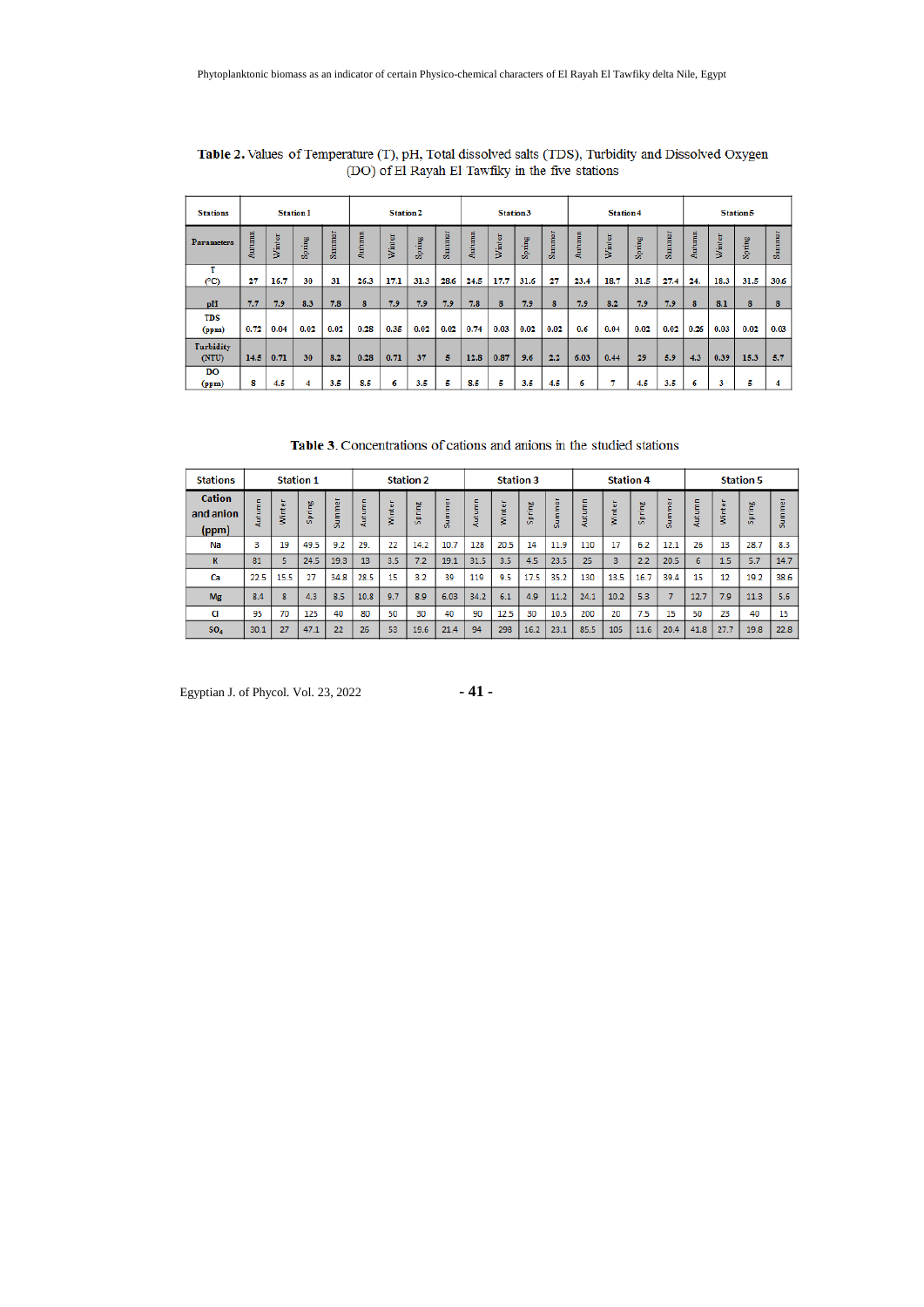| <b>Stations</b>              |        | <b>Station 1</b>        |             |                                    |                  |       | <b>Station 2</b> |                           |            |       | <b>Station 3</b> |                                           |       | <b>Station 4</b>   |        |                          |       |        | <b>Station 5</b> |       |
|------------------------------|--------|-------------------------|-------------|------------------------------------|------------------|-------|------------------|---------------------------|------------|-------|------------------|-------------------------------------------|-------|--------------------|--------|--------------------------|-------|--------|------------------|-------|
| Macro-<br>nutrients<br>(ppm) | Autumn | $\omega$<br>÷<br>ъ<br>ã | 뿓<br>a<br>க | $\overline{\omega}$<br>Ē<br>Ē<br>э | ٠<br>Ē<br>э<br>į | ₹     | 뿓<br>Æ<br>흤      | $\overline{\omega}$<br>ū. | Ē<br>Autur |       | 뿓<br>ā<br>к×     | $\overline{\omega}$<br>Ē<br>Ē<br>э<br>ı7. | 듵     | $\omega$<br>1<br>İ | ğ<br>흤 | $\overline{\omega}$<br>Б | utumn |        | 벌<br>tn.         | Summe |
| <b>Nitrite</b>               | 0.088  | 0.32                    | 0.007       | 0.034                              | 0.03             | 0.21  | 0.008            | 0.03                      | 0.042      | 0.132 | 0.002            | 0.031                                     | 0.09  | 0.13               | 0.015  | 0.04                     | 0.07  | 0.1    | 0.001            | 0.04  |
| <b>Nitrate</b>               | 0.76   | 1.23                    | 0.8         | 0.6                                | 0.14             | 0.25  | 00.2             | 0.1                       | 0.52       | 0.7   | 0.2              | 0.215                                     | 0.5   | 0.32               | 0.72   | 0.012                    | 0.7   | 2.5    | 1.5              | 1.52  |
| Orthohosphate                | 0.9    | 7.5                     | 0.157       | 0.306                              | 0.7              | 1.23  | 0.15             | 0.3                       | 0.8        | 1.16  | 0.15             | 0.32                                      | 0.9   | 1.17               | 0.16   | 0.3                      | 0.9   | 1.15   | 0.17             | 0.3   |
| <b>Ammonia</b>               | 0.004  | 0.001                   | 0.006       | 0.007                              | 0.00             | 0.001 | 0.009            | 0.008                     | 0.004      | 0.003 | 0.007            | 0.007                                     | 0.009 | 0.001              | 0.01   | 0.03                     | 0.003 | 0.0005 | 0.005            | 0.007 |
| <b>Silica</b>                | 11.8   | 1.97                    | 12.5        | 18                                 | 8.17             | 0.06  | 10               | 9.9                       | 6.25       | 1.1   | 13.3             | 8.9                                       | 0.35  | 0.12               | 0.47   | 2.56                     | 8.22  | 1.2    | 6.5              | 12.6  |

Table 4. Macronutrients concentrations of El Rayah El Tawfekey in the five stations

The seasonal variations of nitrite and nitrate showed that there was a relative increase in the nitrite and nitrate contents during the winter and achieved its lowest values in the spring season, the highest values of nitrate were recorded during the spring season. Orthophosphate had the highest concentration compared to other macronutrients and it achieved the greatest values in the winter season (7.5, 1.23, 1.16, 1.17, and 1.15 respectively). The concentration of ammonia in the spring and summer seasons had the highest values. It was noticed that the concentrations of silica in hot seasons (spring and summer) were the highest compared to other seasons.

#### **2- Phytoplankton qualitative analysis**

 Results showed that algae collected from the studied five stations **(Figure 2)** were represented by 132 algal taxa belonging to five algal divisions.

Egyptian J. of Phycol. Vol. 23, 2022 **- 42 -**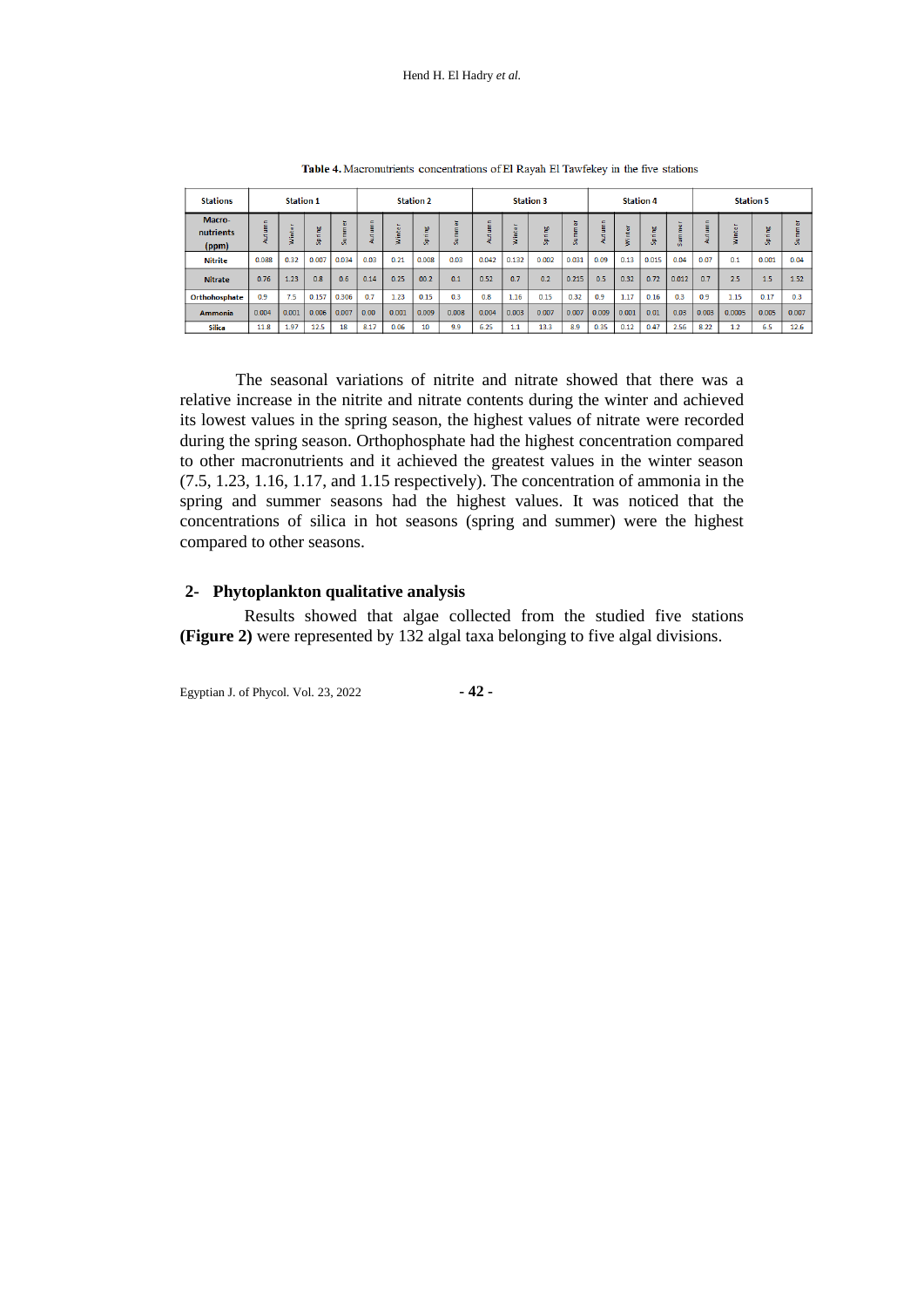

**Figure 2.** Percentages of the different algal divisions in the studied station

Egyptian J. of Phycol. Vol. 23, 2022 **- 43 -**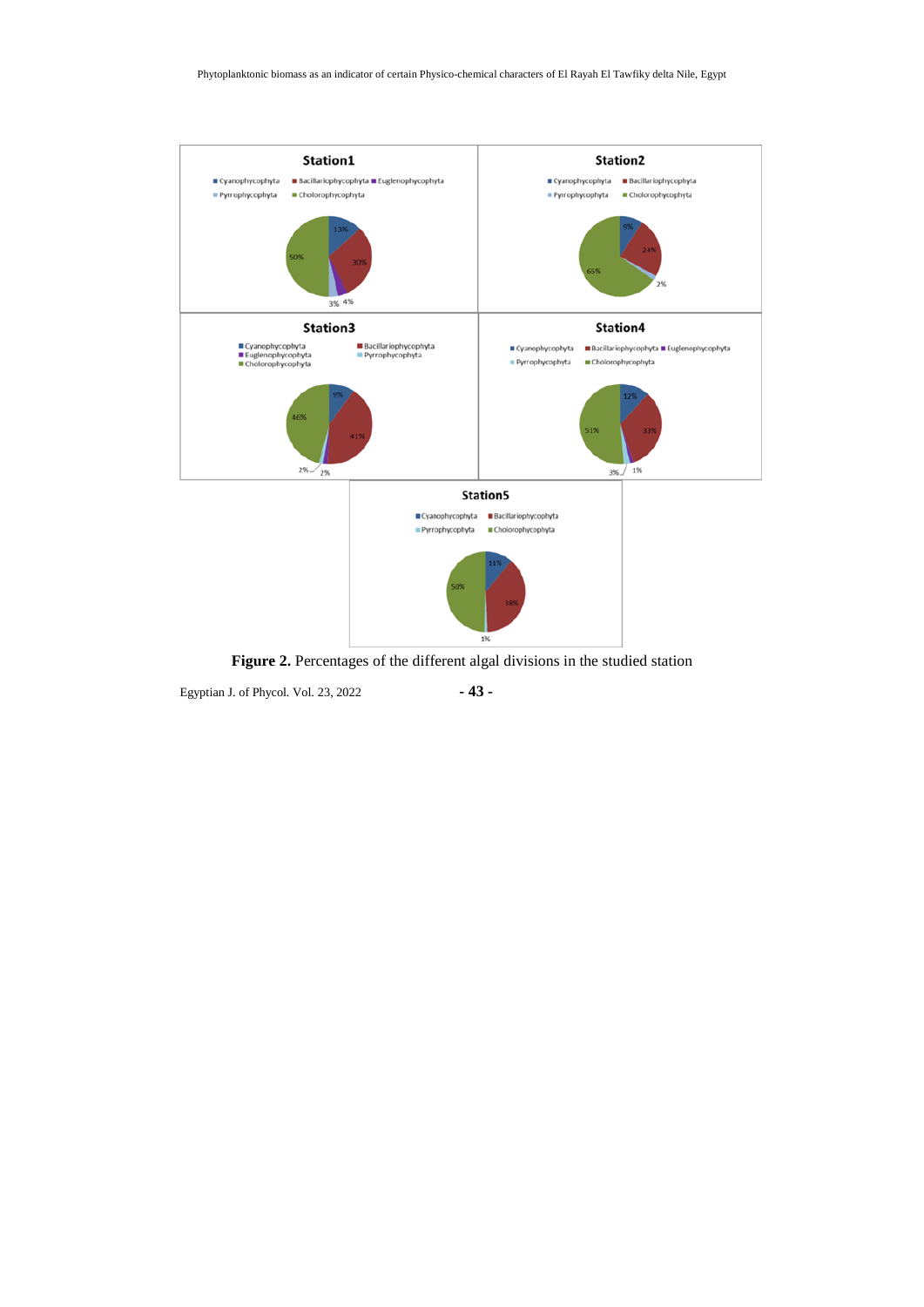Chlorophyta was the dominant division, followed by Bacillariophyta, Cyanophyta, Pyrrophyta and Euglenophyta. Chlorophyta represented by 64 taxa belongs to 19 genera, Bacillariophyta with 43 taxa belongs to 15 genera, and Cyanophyta with 17 taxa belongs to 7 genera. The other 2 divisions (Pyrrophyta and Euglenophyta) are present only in some seasons at some stations during the study.

#### **3- Phytoplankton quantitative analysis**

 Quantitatively, the demonstrated data in **Tables (5, 6, 7, 8, and 9)**  showed that the phytoplankton biomass (total counts) of El Rayah El Tawfiky was significantly higher during the winter season in all five studied stations (239.38, 15.96, 32.43, 10.959, and  $26.75 \times 10^5$  individuals /L respectively). Diatoms contributed to the highest biomass during this season, especially the high growth of *Synedra ulna var. danica, Cyclotella ocellata, Melosira granulate,* and *Synedra ultermoehlie* followed by green algae and blue-green algae*.* Whereas the least biomass was found in the spring season, especially the number of Bacillariophyta. On the other hand, Pyrrophyta and Euglenophyta showed the lowest biomass during all seasons. Additionally, station 1 had the highest phytoplankton biomass compared to other investigated stations **(Table 5).**

Egyptian J. of Phycol. Vol. 23, 2022 **- 44 -**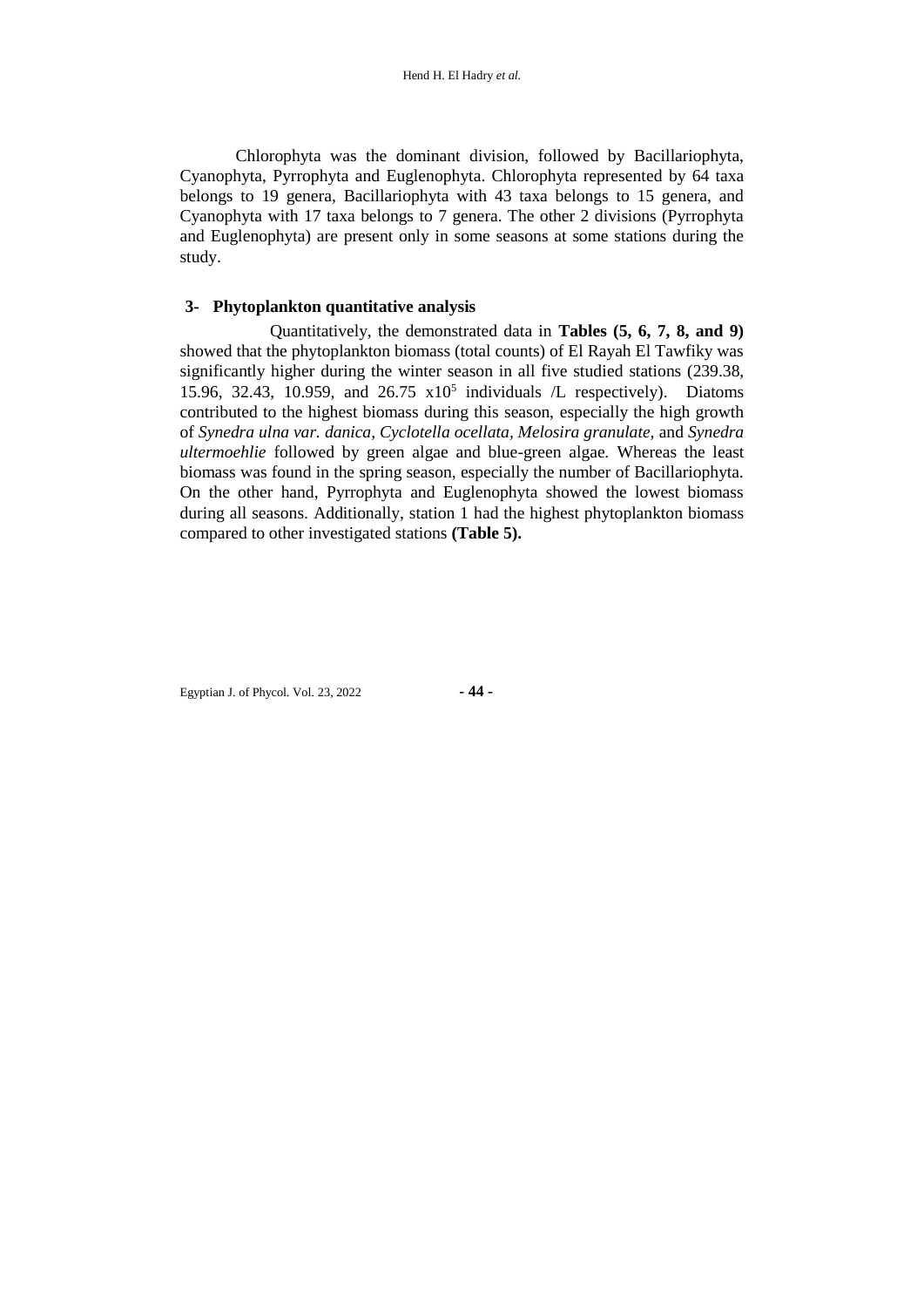|                        |        | <b>Seasons</b> |               |               |
|------------------------|--------|----------------|---------------|---------------|
| <b>Algal divisions</b> | Autumn | Winter         | <b>Spring</b> | <b>Summer</b> |
| Cyacophyta             | 0.8032 | 1.032          | 1.367         | 0.674         |
| Bacillariophyta        | 43.01  | 74.32          | 14.25         | 17.67         |
| Pyrrophyta             | 0.05   | 0.03           | 0.1           | $\theta$      |
| Euglenophyta           | 0.15   | $\Omega$       | $\Omega$      | $\theta$      |
| Cholorophyta           | 6.9    | 16.4           | 8.2           | 6.9           |
| Total                  | 50.91  | 239.38         | 23.91         | 25.17         |

| Table 5. Seasonal variations in the total number of individuals of different algal divisions |  |
|----------------------------------------------------------------------------------------------|--|
| in the phytoplankton of El Rayah El Tawfiky in station $1(*10^5/L)$                          |  |

**Table 6.** Seasonal variations in the total number of individuals of different algal divisions in the phytoplankton of El Rayah El Tawfiky in station 2(\*105 /L)

|                        |          | <b>Seasons</b> |               |          |
|------------------------|----------|----------------|---------------|----------|
| <b>Algal divisions</b> | Autumn   | Winter         | <b>Spring</b> | Summer   |
| Cyanophyta             | 0.249    | 0.34           | 0.215         | 0.099    |
| Bacillariophyta        | 9.163    | 12.92          | 2.616         | 6.63     |
| Pyrrophyta             | 0.100    | 0.060          | 0.0025        | $\Omega$ |
| Euglenophyta           | $\Omega$ | $\Omega$       | $\Omega$      | $\Omega$ |
| Cholorophyta           | 1.45     | 2.64           | 1.62          | 2.99     |
| Total                  | 10.962   | 15.96          | 4.453         | 6.066    |

Egyptian J. of Phycol. Vol. 23, 2022 **- 45 -**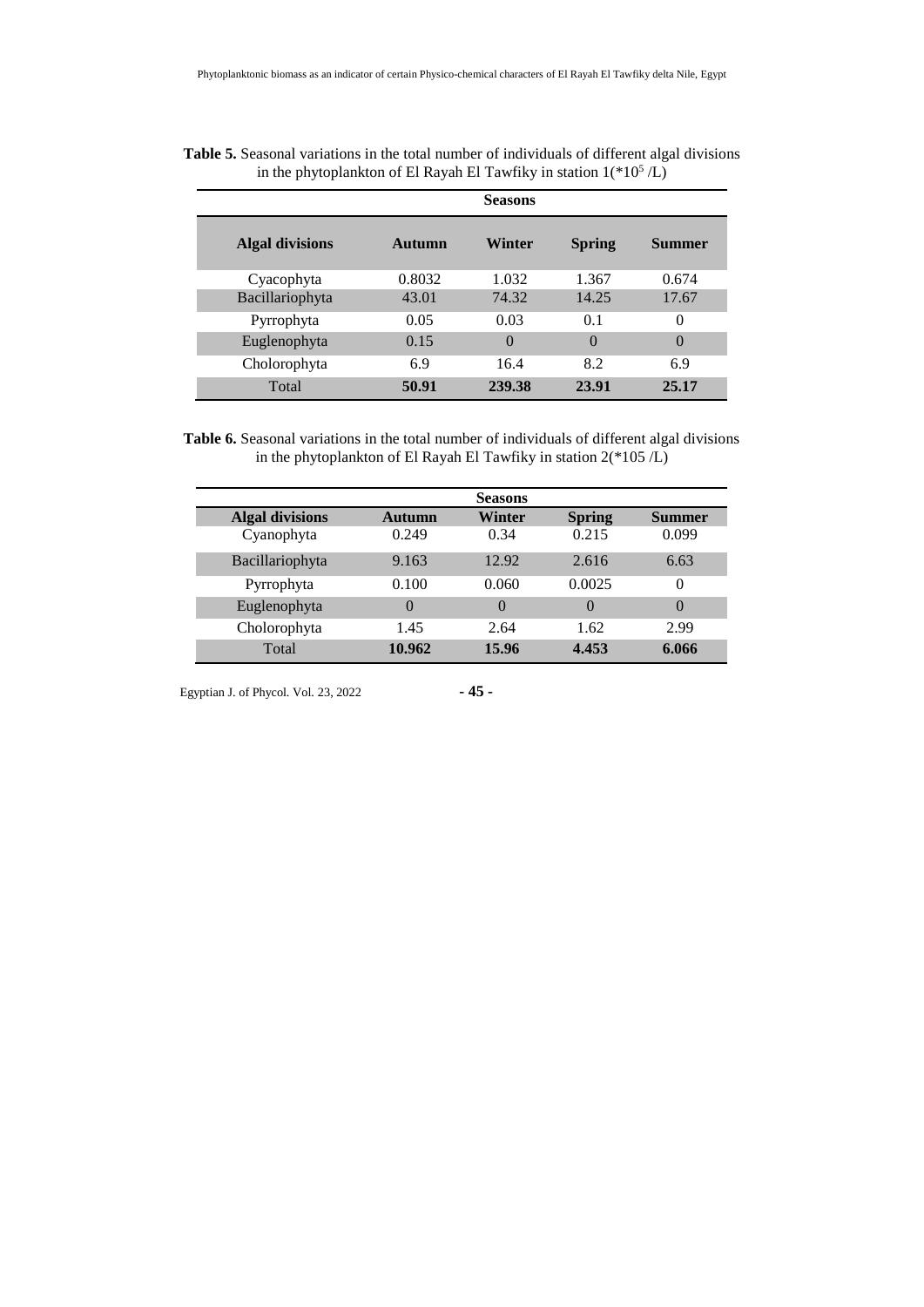|                        |          | <b>Seasons</b> |               |          |
|------------------------|----------|----------------|---------------|----------|
| <b>Algal divisions</b> | Autumn   | Winter         | <b>Spring</b> | Summer   |
| Cyanophyta             | 0.45     | 0.73           | 0.12          | 0.25     |
| Bacillariophyta        | 12.833   | 26.7           | 3.67          | 5        |
| Pyrrophyta             | 0.123    | 0              | 0             | $\Omega$ |
| Euglenophyta           | $\Omega$ | $\theta$       | $\Omega$      | 0.005    |
| Cholorophyta           | 3.13     | 5              | 3.23          | 3.2      |
| Total                  | 16.536   | 32.43          | 7.02          | 8.455    |

| Table 7. Seasonal variations in the total number of individuals of different algal divisions |  |
|----------------------------------------------------------------------------------------------|--|
| in the phytoplankton of El Rayah El Tawfiky in station $3$ (*105 /L)                         |  |

**Table 8.** Seasonal variations in the total number of individuals of different algal divisions in the phytoplankton of El Rayah El Tawfiky in station  $4$ (\*105 $/L$ )

|                        |        | <b>Seasons</b> |               |        |
|------------------------|--------|----------------|---------------|--------|
| <b>Algal divisions</b> | Autumn | Winter         | <b>Spring</b> | Summer |
| Cyanophyta             | 0.4    | 0.242          | 0.803         | 0.075  |
| Bacillariophyta        | 4.94   | 9.017          | 2.241         | 3.8    |
| Pyrrophyta             | 0      | 0              | 0             | 0.067  |
| Euglenophyta           | 0      | $\theta$       | $\theta$      | 0.0333 |
| Cholorophyta           | 2.05   | 1.7            | 1.6           | 1.99   |
| Total                  | 7.39   | 10.959         | 4.644         | 5.965  |

Egyptian J. of Phycol. Vol. 23, 2022 **- 46 -**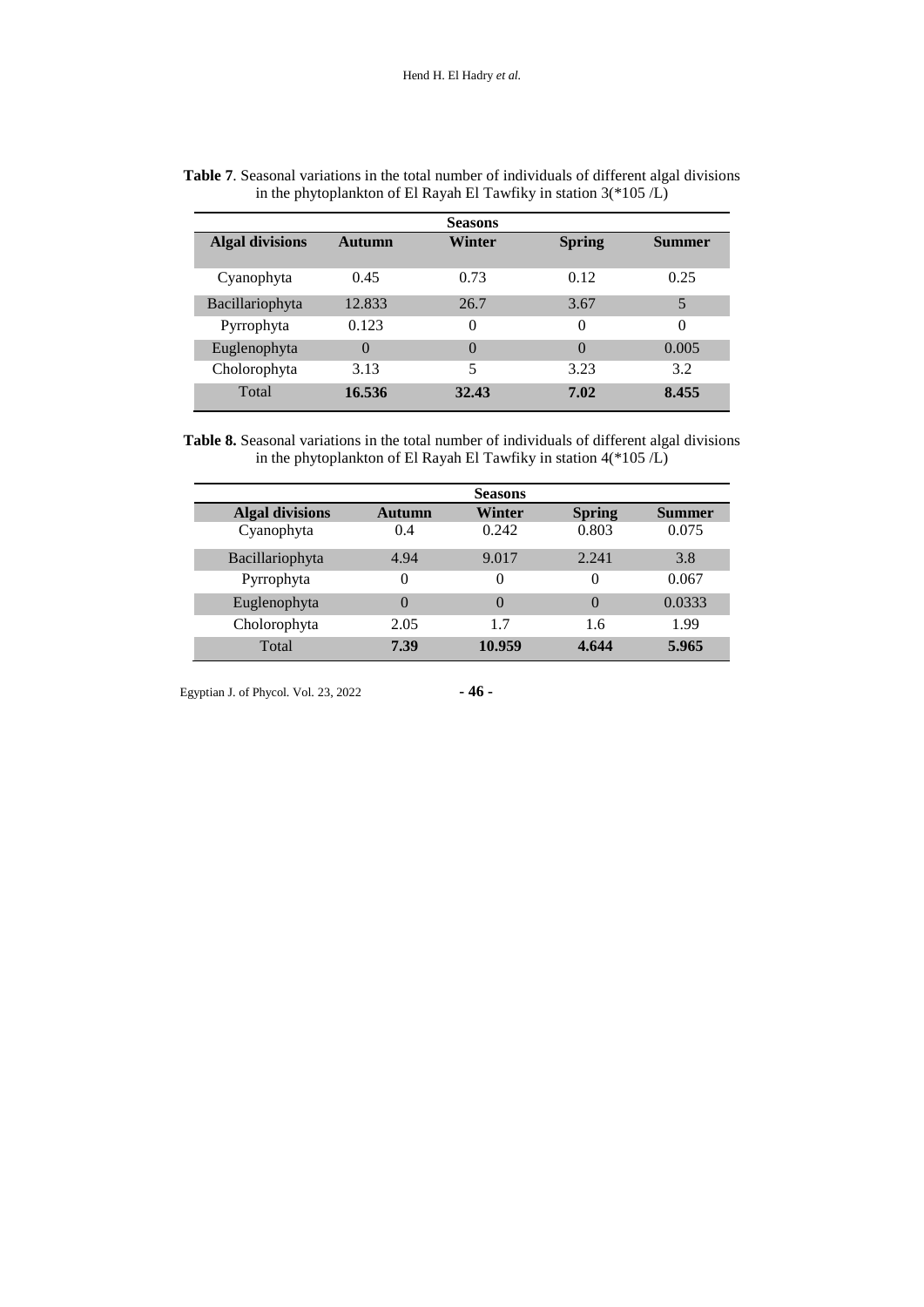|                        |          | <b>Seasons</b> |               |        |
|------------------------|----------|----------------|---------------|--------|
| <b>Algal divisions</b> | Autumn   | Winter         | <b>Spring</b> | Summer |
| Cyanophyta             | 1.1      | 2.9            | 0.392         | 2.45   |
| Bacillariophyta        | 7.023    | 18.75          | 3.69          | 3.22   |
| Pyrrophyta             | $\theta$ | 0              | 0             | 0.050  |
| Euglenophyta           |          |                | $\Omega$      |        |
| Cholorophyta           | 3.1      | 5.1            | 1.664         | 4.7    |
| Total                  | 11.223   | 26.75          | 5.746         | 10.42  |

**Table 9.** Seasonal variations in the total number of individuals of different algal divisions in the phytoplankton of El Rayah El Tawfiky in station  $5$ (\*105 $/L$ )

#### **4- Correlation between water physico-chemical parameters and total algal biomass**

Concerning the correlation between the total number of individuals/L and physico-chemical parameters of the studied area **(Table 10).** The recorded results showed that there was a moderate negative relationship between temperature with total algal biomass and the total number of Bacillariophyta ( $r = -0.61$  and  $-0.65$ ) respectively). Nitrite had a strong positive correlation with total algal biomass and the total number of Bacillariophyta ( $r = 0.76$  and 0.74 respectively). Nitrate had a very strong relationship with Cyanophyta  $(r = 0.85)$ . Total algal biomass, the total number of Bacillariophyta, and the total number of Chlorophyta were very strongly positively correlated with orthophosphate concentrations (r=0.97, 0.87, and 0.80 respectively). Euglenophyta had a very strong positive correlation with ammonia concentrations (r=0.81).

Egyptian J. of Phycol. Vol. 23, 2022 **- 47 -**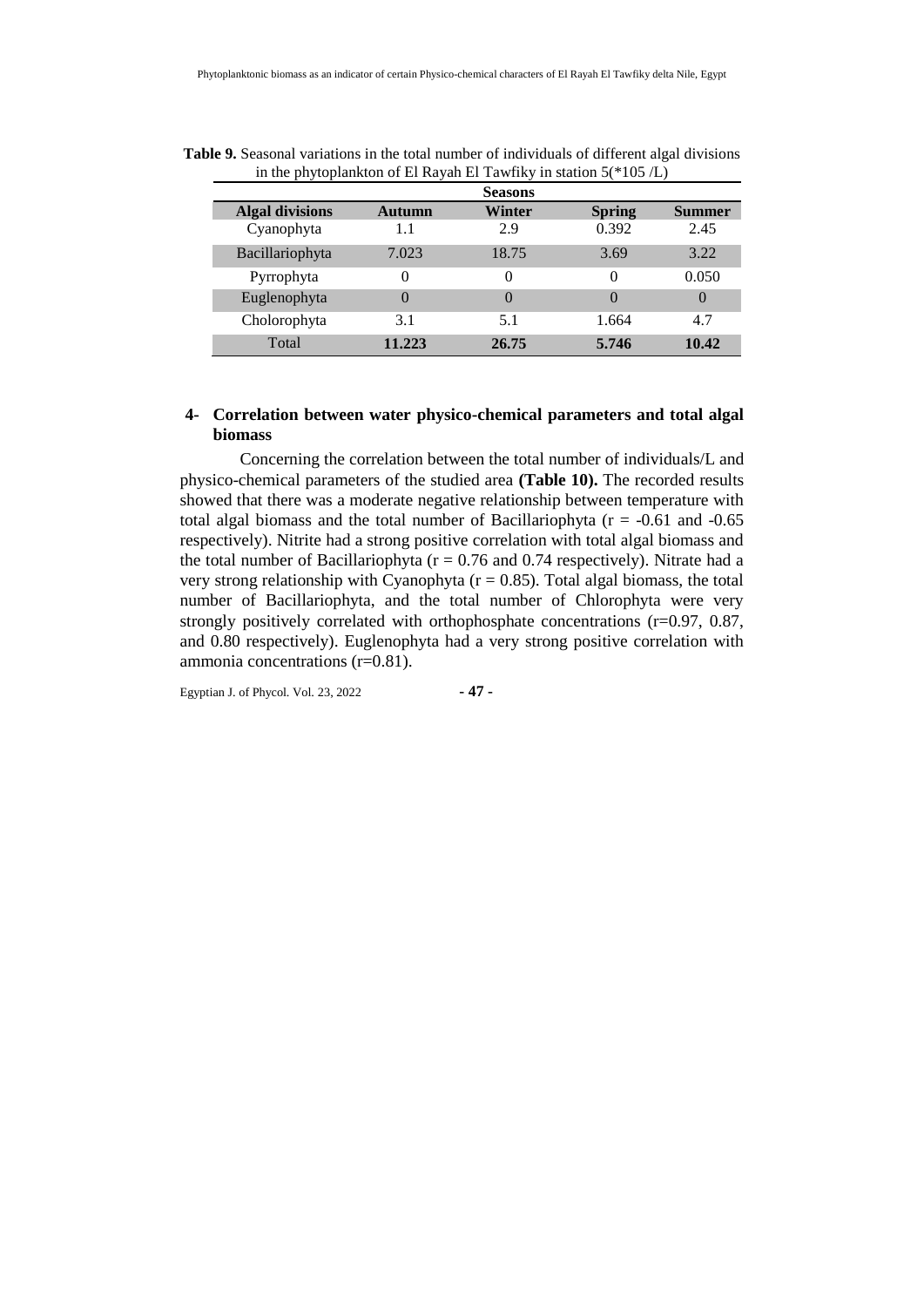|                | <b>Total algal biomass</b> |         | Cyanophyta Bacillariophyta Chlorophyta |         |         | Pyrrophyta Euglenophyta |
|----------------|----------------------------|---------|----------------------------------------|---------|---------|-------------------------|
| т              | $-0.61$                    | $-0.16$ | $-0.65$                                | $-0.3$  | $-0.07$ | 0.1                     |
| рH             | $-0.14$                    | 0.30    | $-0.26$                                | $-0.07$ | $-0.08$ | $-0.23$                 |
| <b>TDS</b>     | $-0.03$                    | $-0.14$ | 0.17                                   | $-0.08$ | 0.42    | 0.07                    |
| Turbidity      | $-0.20$                    | $-0.07$ | $-0.2$                                 | $-0.11$ | $-0.22$ | $-0.05$                 |
| DO             | $-0.20$                    | $-0.28$ | $-0.26$                                | $-0.38$ | 0.07    | 0.42                    |
| Sodium         | $-0.06$                    | $-0.13$ | $-0.02$                                | $-0.08$ | 0.33    | $-0.12$                 |
| Potassium      | 0.00                       | $-0.08$ | 0.27                                   | 0.14    | 0.04    | 0.43                    |
| Calcium        | $-0.15$                    | $-0.15$ | $-0.15$                                | $-0.16$ | 0.3     | 0.02                    |
| Magnesium      | $-0.09$                    | $-0.20$ | $-0.07$                                | $-0.21$ | 0.46    | $-0.12$                 |
| Chloride       | 0.13                       | $-0.07$ | 0.2                                    | 0.17    | 0.05    | $-0.11$                 |
| Sulphate       | $-0.01$                    | $-0.06$ | 0.03                                   | $-0.01$ | $-0.04$ | $-0.15$                 |
| Nitrite        | 0.76                       | 0.14    | 0.74                                   | 0.6     | $-0.04$ | $-0.09$                 |
| Nitrate        | 0.29                       | 0.85    | 0.31                                   | 0.38    | $-0.28$ | $-0.24$                 |
| Orthophosphate | 0.97                       | 0.13    | 0.87                                   | 0.8     | $-0.08$ | $-0.1$                  |
| Ammonia        | $-0.25$                    | $-0.31$ | $-0.32$                                | $-0.29$ | 0.28    | 0.81                    |
| Silica         | $-0.17$                    | 0.02    | $-0.09$                                | 0.12    | $-0.04$ | $-0.06$                 |

#### **Table 10.** Correlation coefficient values (r) between algal biomass and some physicochemical parameters of the studied area

## *Discussion*

Microscopic examination and counting of phytoplankton species are regarded as useful measurements in studying freshwater ecosystems **(El-Otify, 2015)**. The qualitative study of El Rayah El Tawfiky showed that Chlorophyta was the dominant division, followed by Bacillariophyta, Cyanophyta, Pyrrophyta, and Euglenophyta. These results agree with many studies conducted on the Nile

Egyptian J. of Phycol. Vol. 23, 2022 **- 48 -**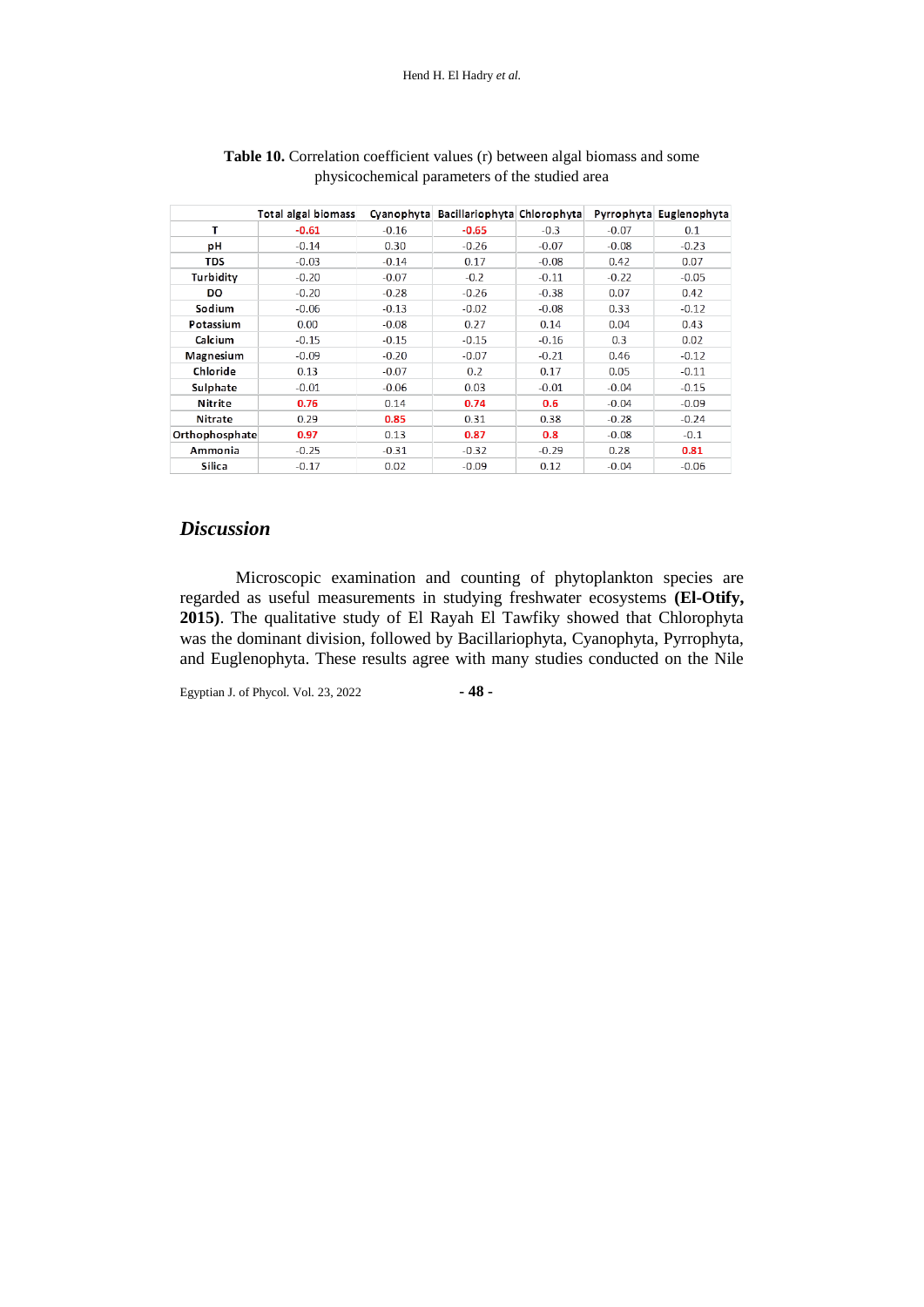River by **Elewa** *et al.* **(2009), and Shehata** *et al.* **(2008),** who stated that most of the recorded phytoplankton of the Nile River was dominated mainly by Bacillariophyta and Chlorophyta genera, while Pyrrophyta and Euglenophyta were presented as rare forms. Quantitatively, the algal flora of El Rayah El Tawfiky showed remarkable variation in phytoplankton numbers between different seasons. In all stations, the highest algal biomass was recorded in the winter due to the flourished high biomasses of diatoms. This agrees with previously reported studies which concluded that the winter season is the best period for diatoms to grow **(Wetzel, 2001).**

In our study, there were different relationships between total phytoplankton biomass and some physico-chemical parameters. A negative correlation between the total number of algal biomass and the total number of diatoms with temperature was observed in the correlation matrix  $(r = -0.61$  and -0.65 respectively). This agrees with **Wetzel (2001)** who showed that low water temperature can cause the blooming of phytoplanktonic diatoms. In addition to **EL Manawy and Amin (2004)**, reported that temperature is inversely proportional to algal biomass. The demonstrated result showed there is a negative correlation between algal biomass and turbidity. The turbidity maybe not be caused by phytoplankton biomass and other factors influencing the turbidity such as colloidal and extremely fine dispersions **(Shrinivasa, 2000)**. When turbidity is low, more light can penetrate through the water column which creates optimal conditions for algal growth. This may explain the low productivity of algal biomass in the spring season. **Mathis and Myers (1970)** found that the lowest photosynthetic efficiency occurred during more turbid conditions. Nutrient salts  $(NO<sub>2</sub>, NO<sub>3</sub>, and PO<sub>4</sub>)$  play an important role in the productivity of the aquatic ecosystems supporting the food chain for phytoplankton **(Abdo, 2004).** The

Egyptian J. of Phycol. Vol. 23, 2022 **- 49 -**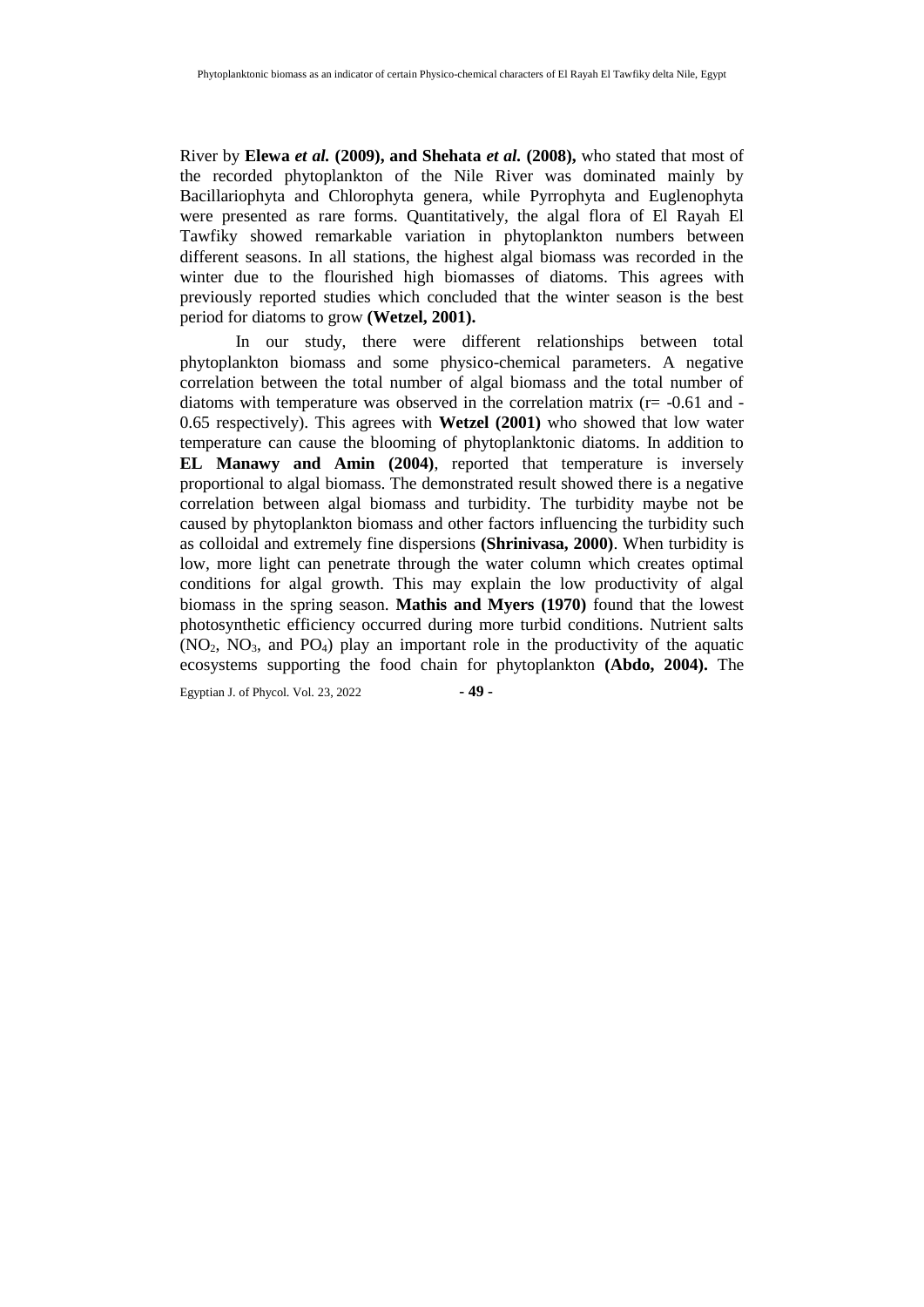current data showed a strong positive relationship between total numbers of cyanophytes (individual/L) with nitrate concentrations  $(r= 0.8)$ . In the same context, **Herrero** *et al.* **(2001), and Ritchie** *et al.* **(2001)** concluded that freshwater cyanobacteria grow well in presence of high concentrations of nitrate. In the case of orthophosphate, a very strong positive correlation was found between concentrations of orthophosphate and phytoplankton biomass in this study ( $r=0.9$ ). This agrees with **Deyab** *et al.* (2019) who reported that there was a positive correlation between the biomass of most phytoplankton groups and orthophosphate content in water. Results also showed significant strong positive correlations between numbers of Euglenophyta and ammonia content in water (r=0.8) which agrees with **Chellappa** *et al***. (2009)**. Therefore, phytoplankton biomass is regarded as an easy and useful indicator means to assess the quality of the freshwater ecosystem.

## *References*

- **Abd El-Aziz, N.E. (2005).** Short-term variations of zooplankton community in the west Naubaria Canal, Alexandria, Egypt. *Egy. J. Aqua. Res*., **31 (1): 119-131**.
- **Abd El-Hamid, M.I.; Shaaban, D.S.A and Skulbery, O.M. (1992).** Water quality of the River Nile in Egypt. (i) Physical and chemical characteristics. *Arch, Hydrobiology. Suppl.*, **90(3):283-310**.

Egyptian J. of Phycol. Vol. 23, 2022 **- 50 -**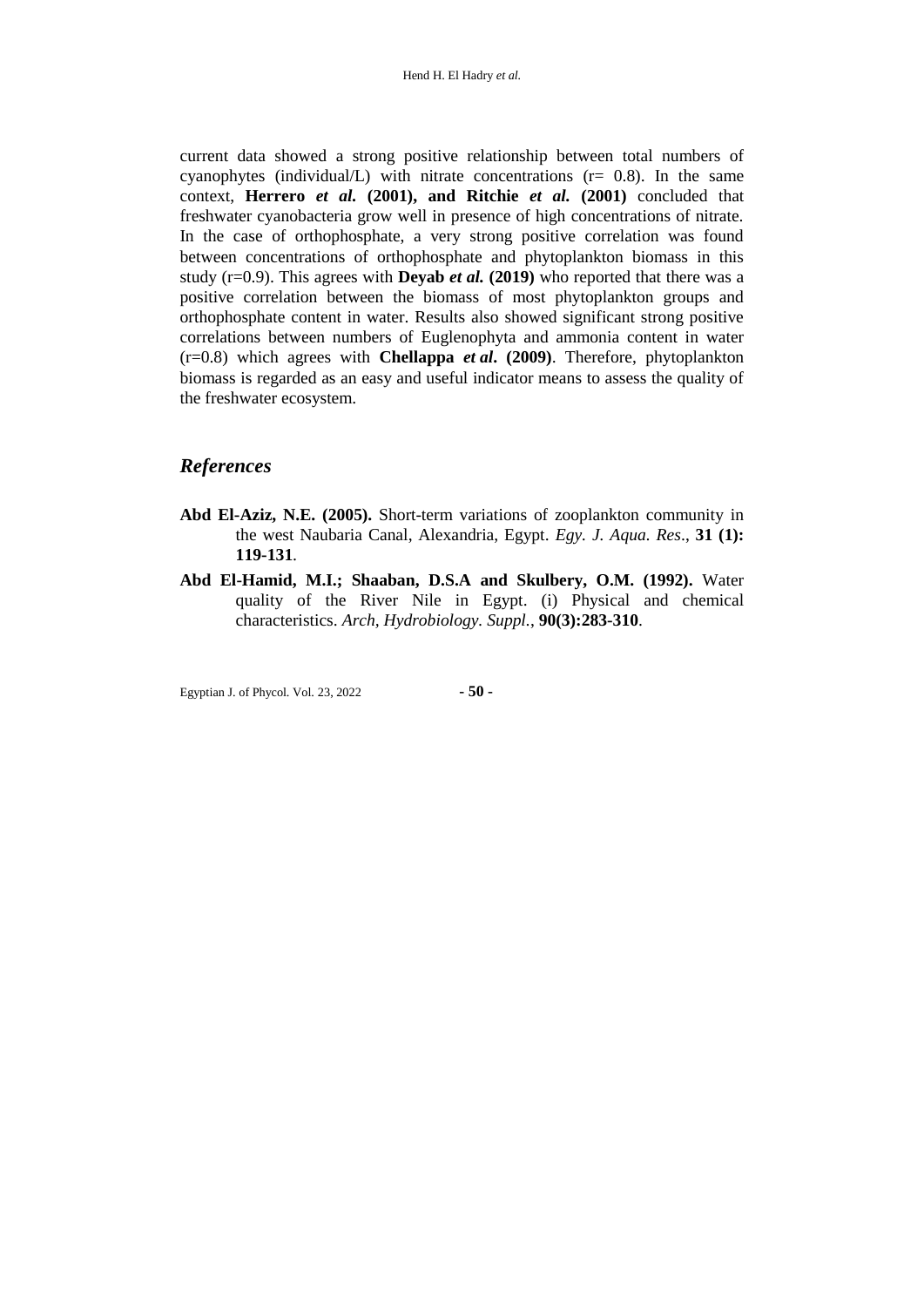- **Abdo, M. H. (2004).** Environmental studies on the River Nile at Damietta branch region, Egypt. *J. Egypt. Acad. Soc. Environ. Develop. (D- Environmental Studies)*, **5(2): 85-104**.
- **Abeer, M.A. (2016).** Regional and seasonal variation of biochemical contents of phytoplankton in El-Rayah Al-Nasery and El-Rayah Al-Behery Nile River Egypt. *Int. J. Fish. Aquat. Stud.*, **4(1): 259-263**.
- **Badr El-Din, S. M.; Hamed, A.H.S.; Ibrahim, A.N.; Shatta, A.-K.M., and Abo-Sedera, S.A. (2015).** Phytoplankton in irrigation and draining water canals of East Nile Delta of Egypt. Global Institute for Research and Education. **4: 56–60**.
- **Chapman, H.D., and Pratt, P.F. (1978)**.Methods of Analysis for Soils, Plants, and Water. Univ. of California, Prical Publication. **4030: 12-19**.
- **Chellappa, N.T.; Câmara F.R.A. and Rocha, O. (2009)**. Phytoplankton community: indicator of water quality in the Armando Ribeiro Gonçalves Reservoir and Pataxó Channel, Rio Grande do Norte, Brazil. *Braz J Biol.*, **69(2):241–251**.
- **Deyab, M. A.; Abu Ahmed, S. E. and Ward, F. M. E. (2019).** Comparative studies of phytoplankton compositions as a response of water quality at North El‑Manzala Lake, Egypt. *Int. J. of Environ. Sci. and Tech.,*  **16(9):8557–8572.**
- **Eaton, A.D.; Clesceri, L.S.; Rice, E.W. and Greenberg, A.E. (2005).** Standard Methods for the Examination of Water and Wastewaters, 21<sup>st</sup> (Ed); American Public Health Association, American Water Works Association, Water Environment Federation.

Egyptian J. of Phycol. Vol. 23, 2022 **- 51 -**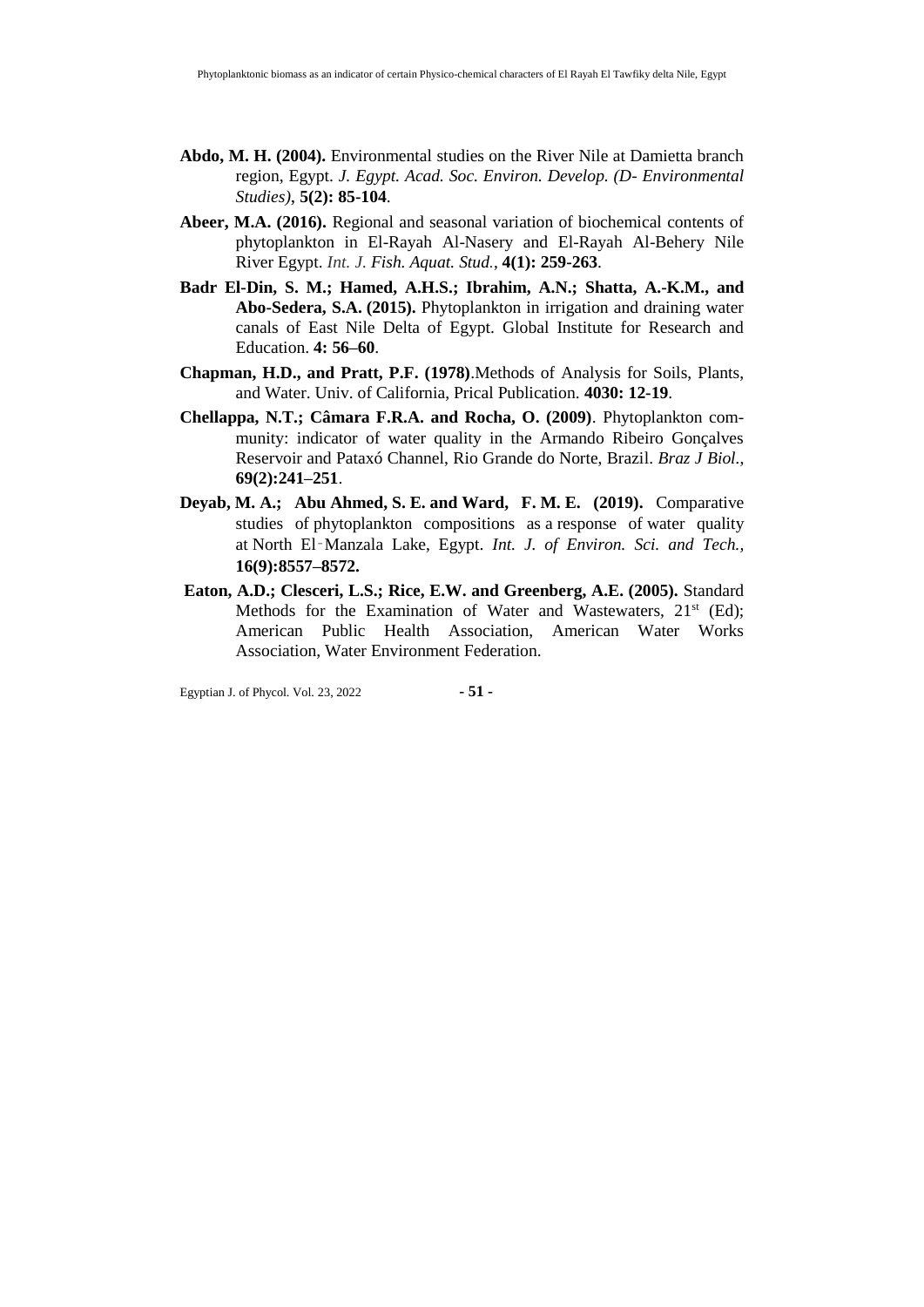- **El-Bouraie, M. M.; El Barbary, A. A.; Yehia, M. M.and Motawea, E. A. (2011).** Determination of Organochlorine Pesticide (OCPs) in Shallow Observation Wells from El Rahawy Contaminated Area, *Egy. Env. Res., Eng. and Mana.*, **3(57): 28-38.**
- **Elewa, A. A.; Shehata, M. B.; Mohamed, L. F.; Badr, M. H. and Abdel Aziz, G. S. (2009).** Water Quality Characteristics of the River Nile at Delta Barrage with Special Reference to Rosetta Branch. *Global J. Environ. Research*., **3(1): 1-6**.
- **El-Manawy, I. and Amin, S. A. (2004).** A wintertime blue-green algal bloom in the Suez freshwater canal, Egypt. *Egyptian J. of Natural Toxins*., 1**:135- 152**.
- **El-Naggar, A. H.; Osman, M. E. H.; EL-Sherif, Z. M. and Nassar, M. Z. (2002).** Phytoplankton and seaweeds of the western coast of Suez Gulf (from the Red Sea) in relation to some Physico-chemical factors, oil and sewage pollution. Bull. Fac., Assiut Univ., **31(1-D): 77-104**.
- **El-Otify, A.M. (2015).**Water Quality Assessment of Irrigation and Drainage Systems on the Basis of Phytoplankton Analysis. *Egy. Soc. Environ. Sci*., **11 (1): 9 -16**.
- **Fishman, M.J. and Friedman, L.C. (1985).** Methods for determination of inorganic substances in water and fluvial sediments. U.S. Geological Survey Open-File Report 85-495.
- **Gaston, K.J. (2000).** Biodiversity: higher taxon richness. *Prog Phys Geogr*., **24:117–127**.

Egyptian J. of Phycol. Vol. 23, 2022 **- 52 -**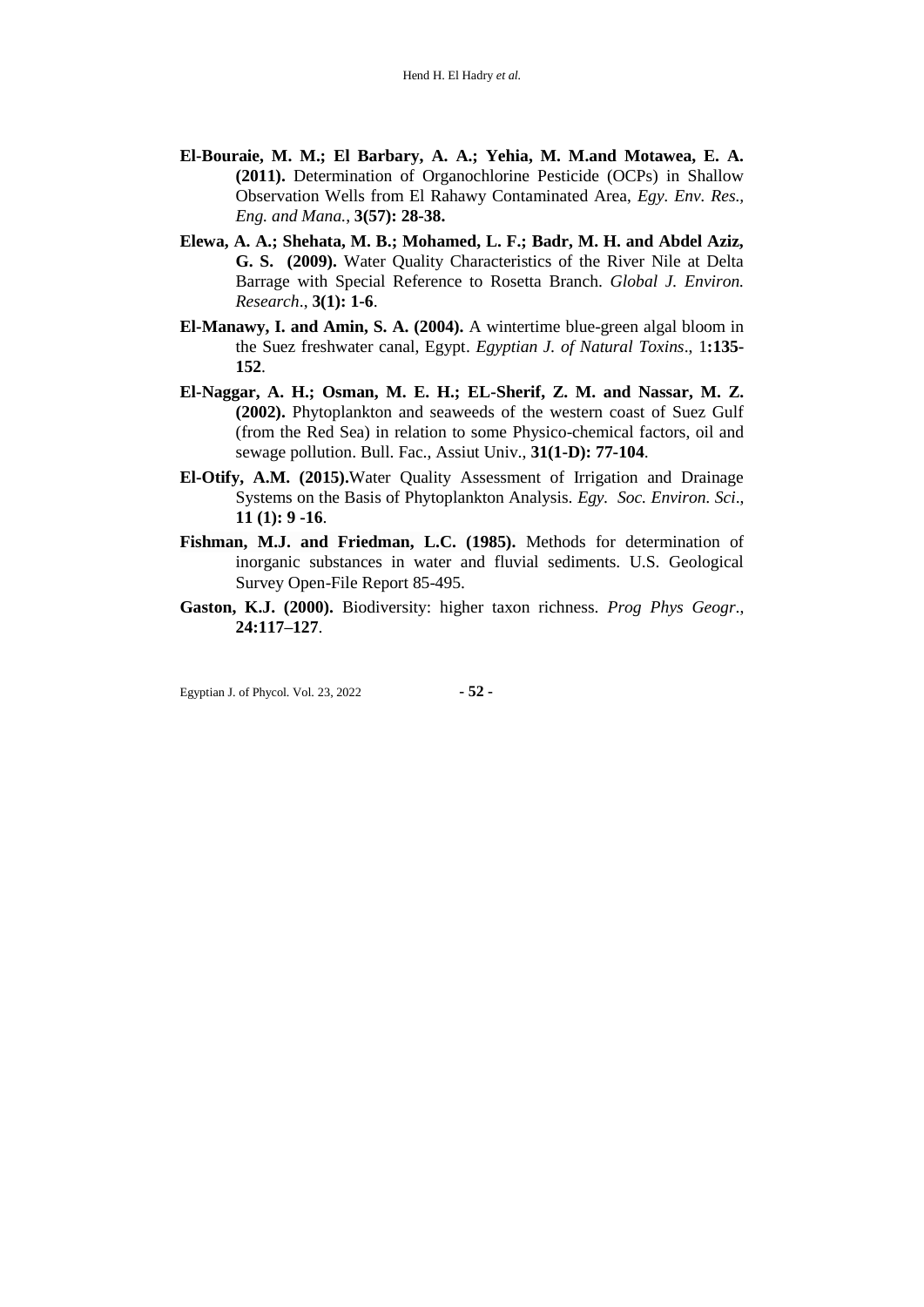- **Hare, C.E.; Leblanc, K.; DiTullio, G.R.; Kudela, R.M.; Zhang, Y.; Lee, P.A.; Riseman, S. and Hutchins, D.A. (2007)** Consequences of increased temperature and  $C_2$  for phytoplankton community structure in the Bering Sea. *Mar Ecol Prog Ser*., **352:9–16**.
- **Herrero, A**.**; Muro-Pastor, A. M. and Flores ,E. ( 2001).** Nitrogen control in cyanobacteria. *J. Bacteriol*. **183:411-425**.
- **Kumar, A. and Sahu, R. (2012).** Diversity of Algae (Chlorophyceae) in Paddy Fields of Lalgutwa Area, Ranchi, Jharkhand. *J Appl Pharm Sci*., **2(11):92–95**
- **Mansour, H.A.; Shaaban, A.M. and Saber, A.A. (2015).** Effect of some Environmental Factors on the Distributions and Chlorophyll Contents of Fresh Water Phytoplankton of the River Nile before El- Qanater El-Khairia Barrage, Egypt.. *Egypt. J. Bot*., **55(1): 45-60**.
- **Marques, J.C. (2001).** Diversity, biodiversity, conservation and sustainability. *Sci World J.*, **1:534–543**.
- **Mathis, B. J. and Myers, S. A.. (1970)**. Community metabolism in Lower Peoria Lake. Transactions Illinois State Academy of Science v., **63:207-213**.
- **McCormick, P .V. and Cairns, J . Jr. (1994).** Algae as indicators of environmental change. *J. of Applied Phycol*., **6: 509–526**.
- **Mohamed, F.A.; El-Deen, F.N. and Abdo, M.H. (2020).** The Relationship between Algal Counting and Chemicals Consumption of Conventional Purification Systems at Qena Governorate, Egypt. *Egy. J. Aquat. Biol. & Fish*. 24(1): 161 – 172.

Egyptian J. of Phycol. Vol. 23, 2022 **- 53 -**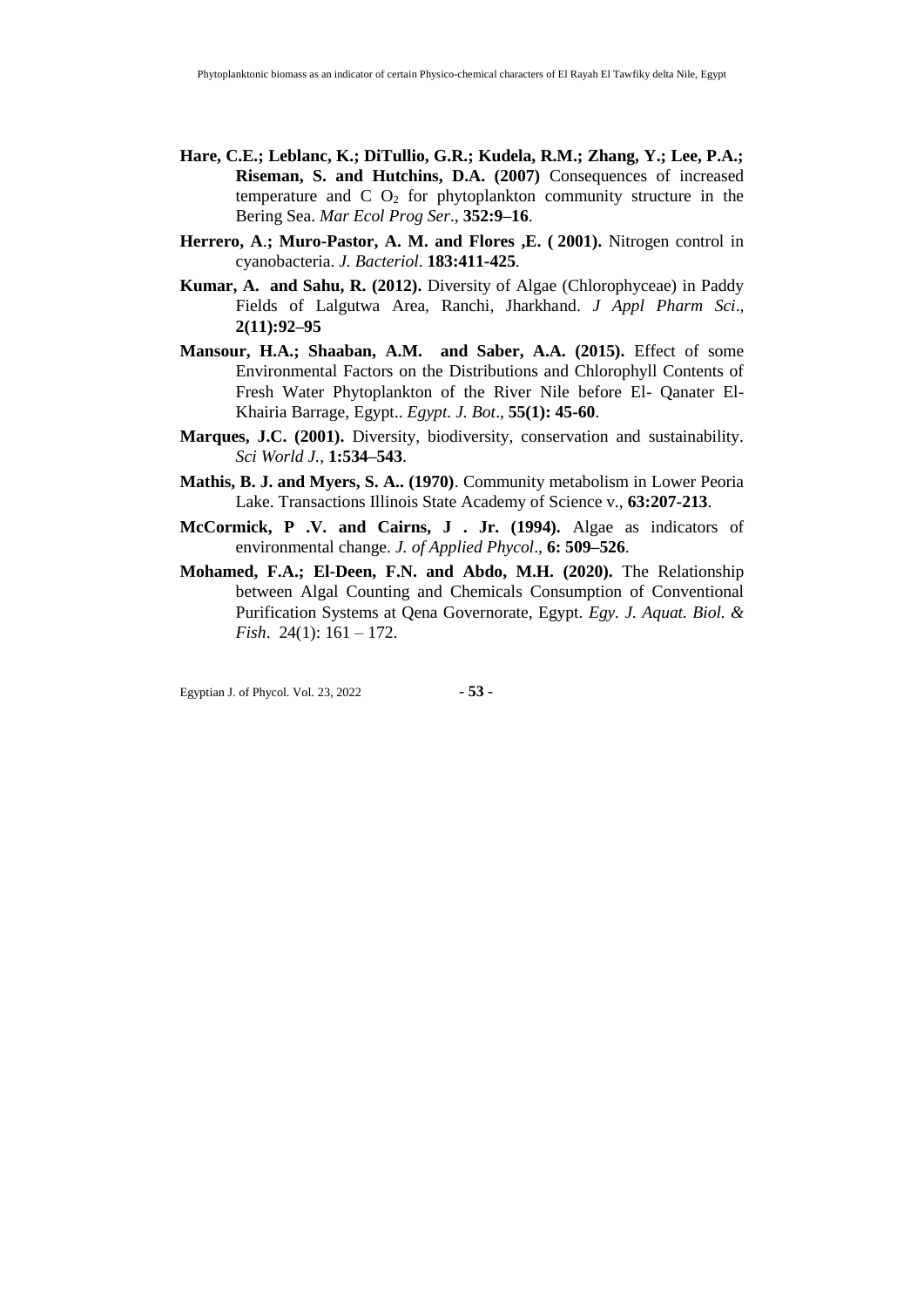- **Rainwater, F.H. and Thatcher, L.L. (1960).** Methods for Collection and Analysis of Water Samples, U.S. Geol. Surv. Water Supply Papers, **1454, 1-301**.
- **Ritchie, R. J**.; **Trautman, D. A. and. Larkum, A. W. D. (2001).** Phosphate uptake in the cyanobacterium *Synechococcus* R-2 PCC 7942. *Plant Cell Physiol.*, **38:1232-1241**.
- **Rott, E. (1991).** Methodological aspects and perspectives in the use of periphyton for monitoring and protecting rivers. In B A Whitton, E Rott and G Friedrich (Eds.). Use of algae for monitoring rivers. Innsbruck, Austria: Institut für Botanik, Universitat Innsbruck.
- **Round, F. E. (1991).** Diatoms in river water-monitoring studies. *J. Appl. Phycol*., **3: 129–145**.
- **Shehata, S.A.; Ali, G.H. and Wahba, S.Z. (2008).** Distribution pattern of Nile water algae with reference to its treatability in drinking, *Water Journal Applied Sciences Research.*, **4(6): 722-730**.
- **Shrinivasa, R. (2000)**. Venkateswaralu *P. Indian J. Environ. Prot*., 20, 161.
- **Sourina, A. (1981).** Phytoplankton manual. Pub. Unit. Nat. Educ. Sci. and Cult. Organ. Paris. UNESCO, 334.
- **Stevenson, R. J.; Bothwell, M. L. and Lowe, R. L. (1996).** Algal ecology, freshwater benthic ecosystems. Academic Press, 403.
- **Uduman N.; Qi Y., Danquah, M.K. and Hoadley, A.F.A. (2010).** Marine microalgae flocculation and focused beam reflectance measurement, *Chemical Engineering Journal*. **162: 935-940**.

Egyptian J. of Phycol. Vol. 23, 2022 **- 54 -**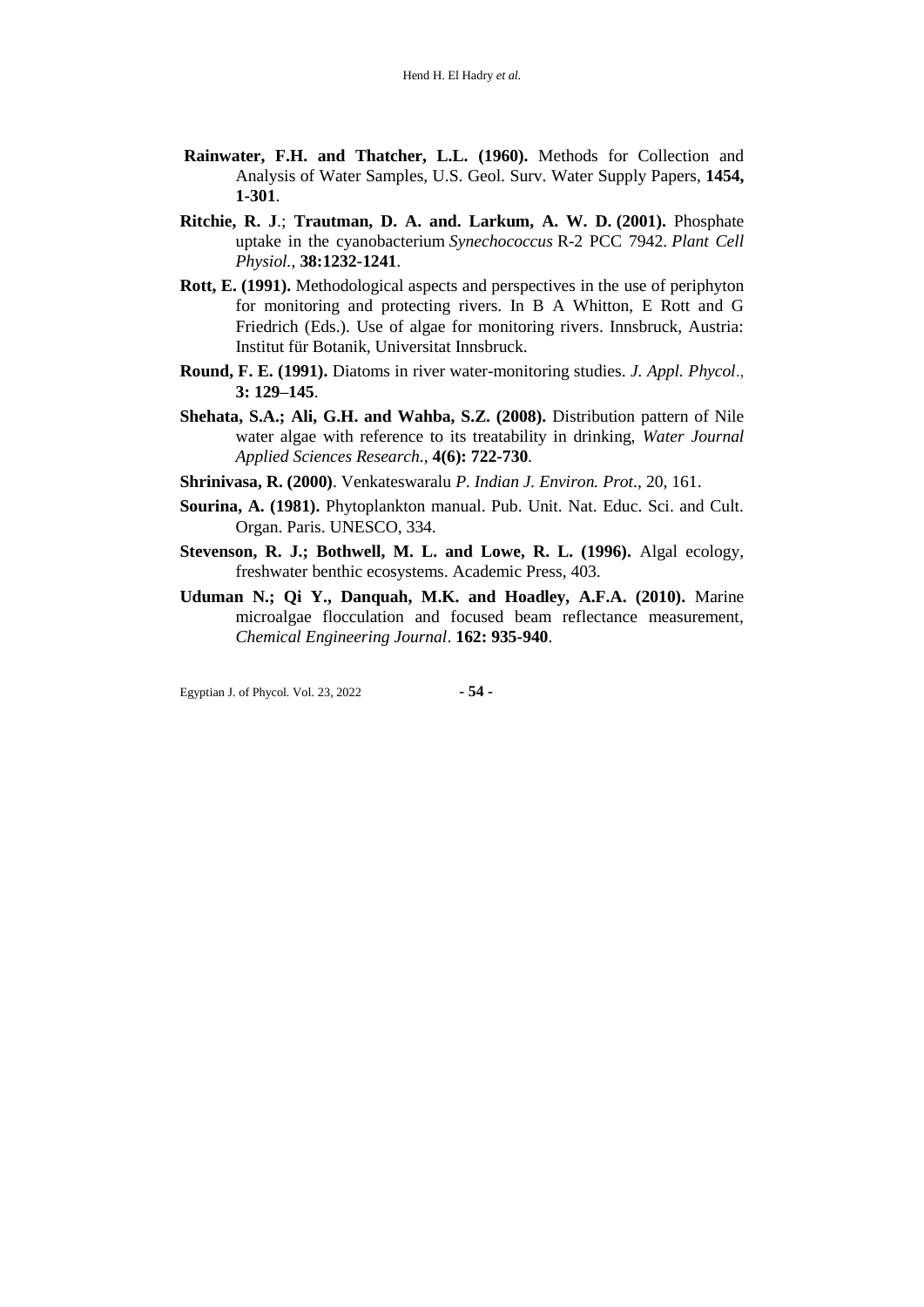- **Van Dam, H.; Mertens, A. and Sinkeldam, J. (1994).** A coded checklist and ecological indicator values of freshwater diatoms from the Netherlands. *Aquatic Ecology*., **28(1): 117–133**.
- **Wetzel, R.G. ( 2001**). Limnology: Lake and River Ecosystems. Gulf professional publishing.

Egyptian J. of Phycol. Vol. 23, 2022 **- 55 -**